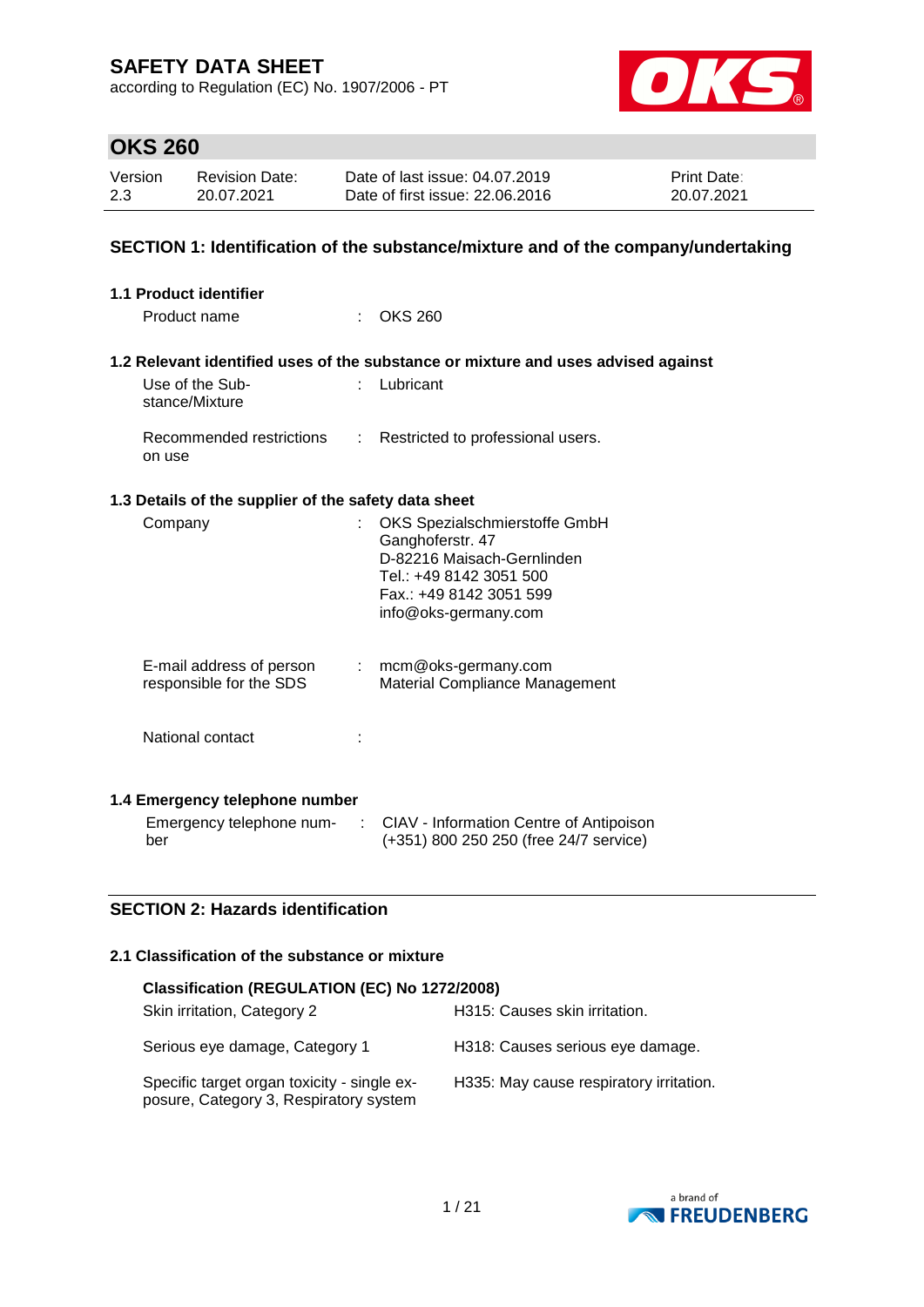according to Regulation (EC) No. 1907/2006 - PT



### **OKS 260**

| Version | Revision Date: | Date of last issue: 04.07.2019  | <b>Print Date:</b> |
|---------|----------------|---------------------------------|--------------------|
| 2.3     | 20.07.2021     | Date of first issue: 22.06.2016 | 20.07.2021         |

#### **2.2 Label elements**

| Labelling (REGULATION (EC) No 1272/2008) |  |                             |                                                                                                                                                                                        |  |
|------------------------------------------|--|-----------------------------|----------------------------------------------------------------------------------------------------------------------------------------------------------------------------------------|--|
| Hazard pictograms                        |  |                             |                                                                                                                                                                                        |  |
| Signal word                              |  | Danger                      |                                                                                                                                                                                        |  |
| <b>Hazard statements</b>                 |  | H315<br>H318<br>H335        | Causes skin irritation.<br>Causes serious eye damage.<br>May cause respiratory irritation.                                                                                             |  |
| Precautionary statements                 |  | <b>Prevention:</b>          |                                                                                                                                                                                        |  |
|                                          |  | P <sub>264</sub><br>P280    | Wash skin thoroughly after handling.<br>Wear protective gloves/ eye protection/ face<br>protection.                                                                                    |  |
|                                          |  | <b>Response:</b>            |                                                                                                                                                                                        |  |
|                                          |  | P304 + P340 + P312          | IF INHALED: Remove person to fresh<br>air and keep comfortable for breathing. Call<br>a POISON CENTER/ doctor if you feel un-<br>well.                                                 |  |
|                                          |  | $P305 + P351 + P338 + P310$ | IF IN EYES: Rinse cautiously<br>with water for several minutes. Remove<br>contact lenses, if present and easy to do.<br>Continue rinsing. Immediately call a<br>POISON CENTER/ doctor. |  |
|                                          |  | Storage:                    |                                                                                                                                                                                        |  |
|                                          |  | P403 + P233                 | Store in a well-ventilated place. Keep con-<br>tainer tightly closed.                                                                                                                  |  |
|                                          |  | P405                        | Store locked up.                                                                                                                                                                       |  |

Hazardous components which must be listed on the label: calcium dihydroxide

#### **2.3 Other hazards**

This substance/mixture contains no components considered to be either persistent, bioaccumulative and toxic (PBT), or very persistent and very bioaccumulative (vPvB) at levels of 0.1% or higher.

### **SECTION 3: Composition/information on ingredients**

#### **3.2 Mixtures**

Chemical nature : Mineral oil.

solid lubricant lithium soap

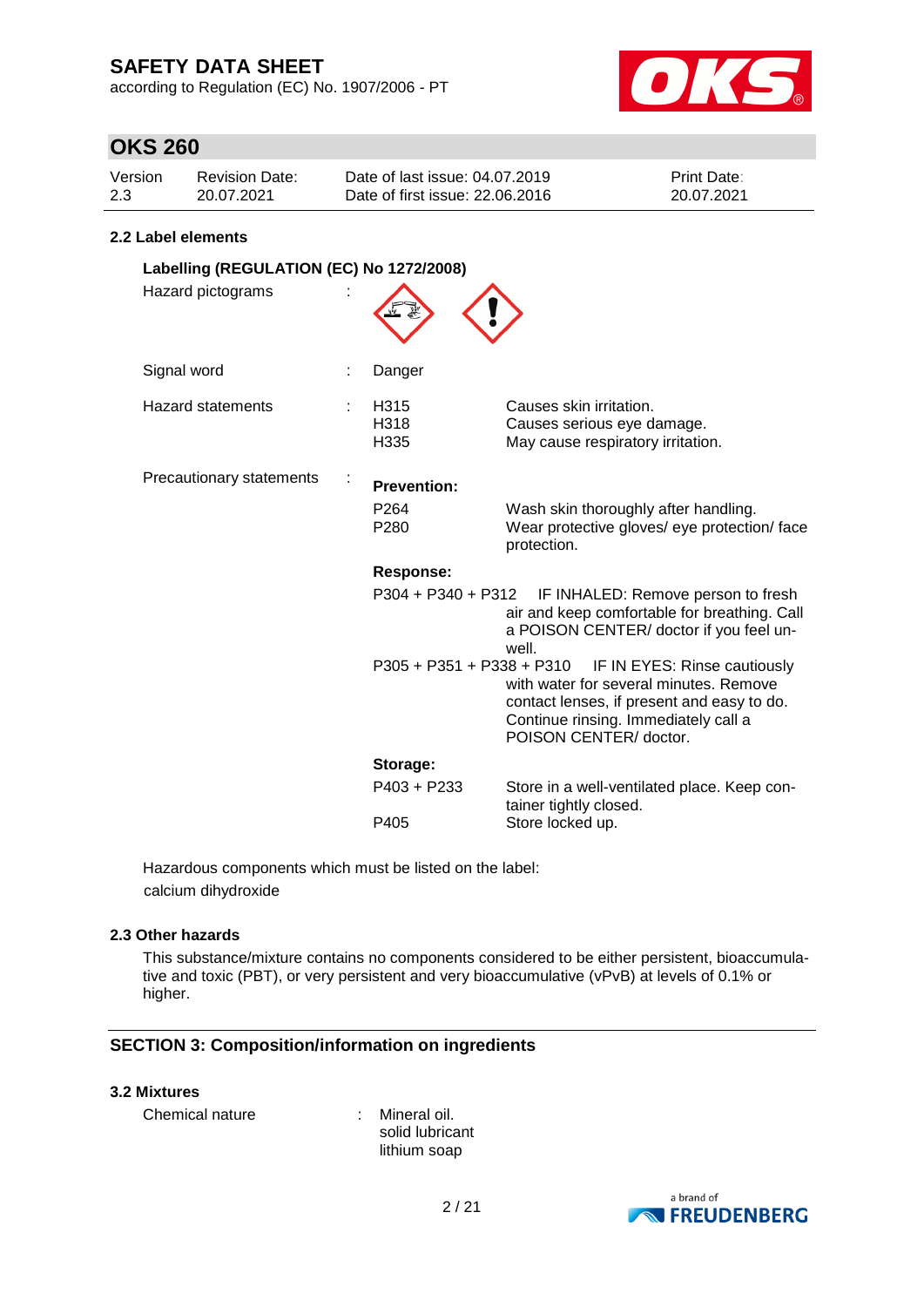according to Regulation (EC) No. 1907/2006 - PT



## **OKS 260**

| Version | Revision Date: | Date of last issue: 04.07.2019  | <b>Print Date:</b> |
|---------|----------------|---------------------------------|--------------------|
| 2.3     | 20.07.2021     | Date of first issue: 22,06,2016 | 20.07.2021         |

### **Components**

| Chemical name                                                                          | CAS-No.<br>EC-No.<br>Index-No.<br>Registration number                       | Classification                                                 | Concentration<br>limits<br>M-Factor<br><b>Notes</b> | Concentration<br>(% w/w) |
|----------------------------------------------------------------------------------------|-----------------------------------------------------------------------------|----------------------------------------------------------------|-----------------------------------------------------|--------------------------|
| distillates (petroleum),                                                               | 64742-54-7                                                                  | Asp. Tox.1; H304                                               |                                                     | $>= 30 - 50$             |
| hydrotreated heavy<br>paraffinic                                                       | 265-157-1<br>649-467-00-8                                                   |                                                                | Note L                                              |                          |
| calcium dihydroxide                                                                    | 1305-62-0<br>215-137-3<br>01-2119475151-45-<br><b>XXXX</b>                  | Skin Irrit.2; H315<br>Eye Dam.1; H318<br><b>STOT SE3; H335</b> |                                                     | $>= 20 - < 30$           |
| Substances with a workplace exposure limit :                                           |                                                                             |                                                                |                                                     |                          |
| Distillates (petroleum),<br>hydrotreated heavy<br>paraffinic; Baseoil -<br>unspecified | 64742-54-7<br>265-157-1<br>649-467-00-8<br>01-2119484627-25-<br><b>XXXX</b> | Not classified                                                 | Note L                                              | $>= 10 - 20$             |

For explanation of abbreviations see section 16.

### **SECTION 4: First aid measures**

### **4.1 Description of first aid measures**

| If inhaled              | Remove person to fresh air. If signs/symptoms continue, get<br>medical attention.<br>Keep patient warm and at rest.<br>If unconscious, place in recovery position and seek medical<br>advice.<br>Keep respiratory tract clear.<br>If breathing is irregular or stopped, administer artificial respira-<br>tion. |
|-------------------------|-----------------------------------------------------------------------------------------------------------------------------------------------------------------------------------------------------------------------------------------------------------------------------------------------------------------|
| In case of skin contact | : Take off all contaminated clothing immediately.<br>Wash off immediately with soap and plenty of water.<br>Get medical attention immediately if irritation develops and<br>persists.<br>Wash clothing before reuse.<br>Thoroughly clean shoes before reuse.                                                    |
| In case of eye contact  | Rinse immediately with plenty of water, also under the eyelids,<br>for at least 10 minutes.<br>Get medical attention immediately.                                                                                                                                                                               |

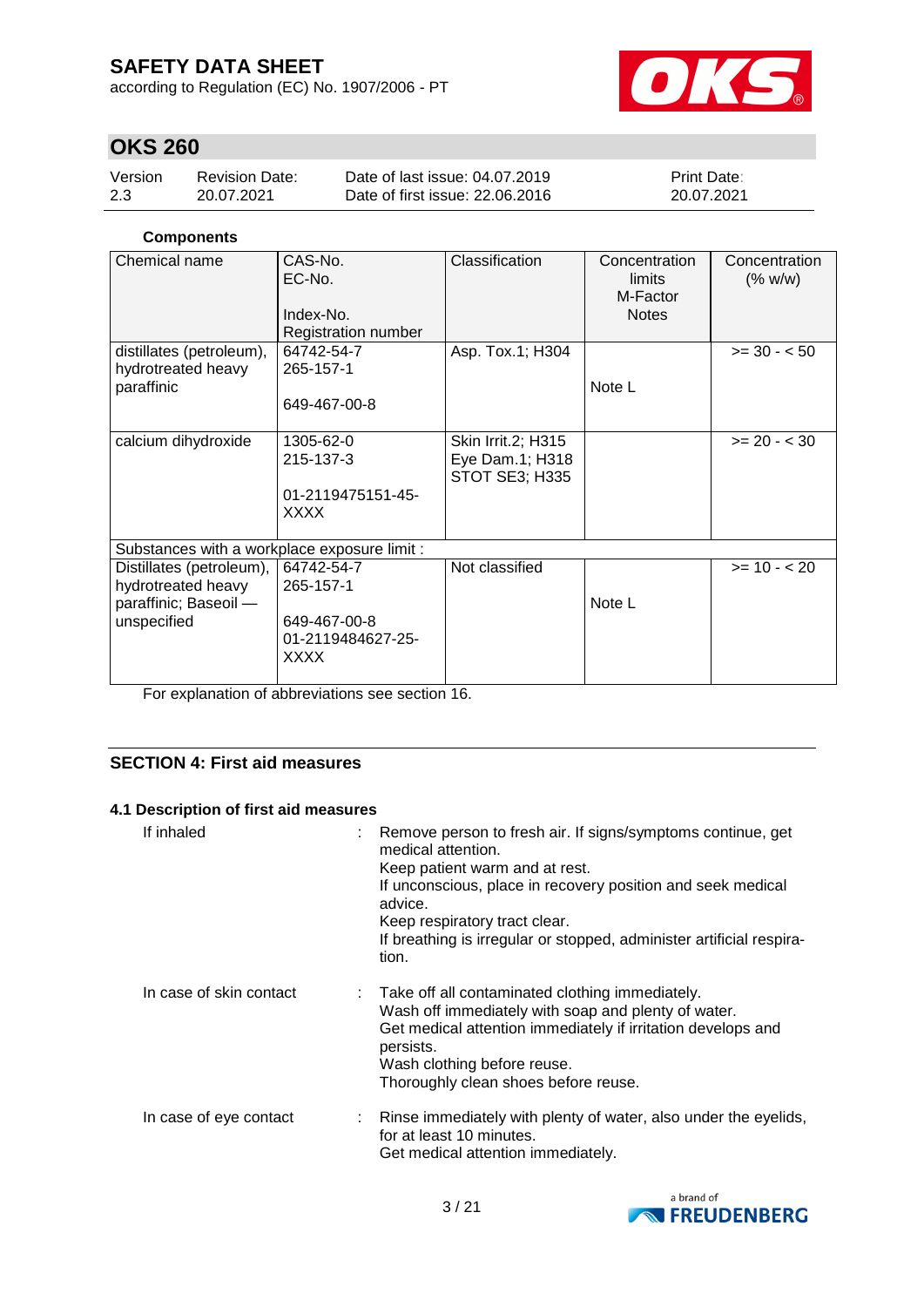according to Regulation (EC) No. 1907/2006 - PT



### **OKS 260**

| Version<br>2.3 | <b>Revision Date:</b><br>20.07.2021 | Date of last issue: 04.07.2019<br>Date of first issue: 22.06.2016                                                                                                                                                                                                 | <b>Print Date:</b><br>20.07.2021 |
|----------------|-------------------------------------|-------------------------------------------------------------------------------------------------------------------------------------------------------------------------------------------------------------------------------------------------------------------|----------------------------------|
| If swallowed   |                                     | $\therefore$ Move the victim to fresh air.<br>If unconscious, place in recovery position and seek medical<br>advice.<br>Keep respiratory tract clear.<br>Do not induce vomiting without medical advice.<br>Never give anything by mouth to an unconscious person. |                                  |
|                |                                     | 4.2 Most important symptoms and effects, both acute and delayed                                                                                                                                                                                                   |                                  |
| Symptoms       |                                     | $\therefore$ Skin contact may provoke the following symptoms:<br>Erythema                                                                                                                                                                                         |                                  |
| <b>Risks</b>   |                                     | Causes skin irritation.                                                                                                                                                                                                                                           |                                  |
|                |                                     | 4.3 Indication of any immediate medical attention and special treatment needed                                                                                                                                                                                    |                                  |
| Treatment      |                                     | Treat symptomatically.                                                                                                                                                                                                                                            |                                  |

### **SECTION 5: Firefighting measures**

#### **5.1 Extinguishing media**

| Suitable extinguishing media      | Use water spray, alcohol-resistant foam, dry chemical or car-<br>bon dioxide. |
|-----------------------------------|-------------------------------------------------------------------------------|
| Unsuitable extinguishing<br>media | $\therefore$ High volume water jet                                            |

### **5.2 Special hazards arising from the substance or mixture**

| Hazardous combustion prod- : Carbon oxides |
|--------------------------------------------|
| Sulphur oxides                             |
| Oxides of phosphorus                       |
| Metal oxides                               |
|                                            |

#### **5.3 Advice for firefighters**

| Special protective equipment :<br>for firefighters | In the event of fire, wear self-contained breathing apparatus.<br>Use personal protective equipment. Exposure to decomposi-<br>tion products may be a hazard to health. |
|----------------------------------------------------|-------------------------------------------------------------------------------------------------------------------------------------------------------------------------|
| Further information                                | Standard procedure for chemical fires.<br>Collect contaminated fire extinguishing water separately. This<br>must not be discharged into drains.                         |

### **SECTION 6: Accidental release measures**

### **6.1 Personal precautions, protective equipment and emergency procedures**

Personal precautions : Evacuate personnel to safe areas.

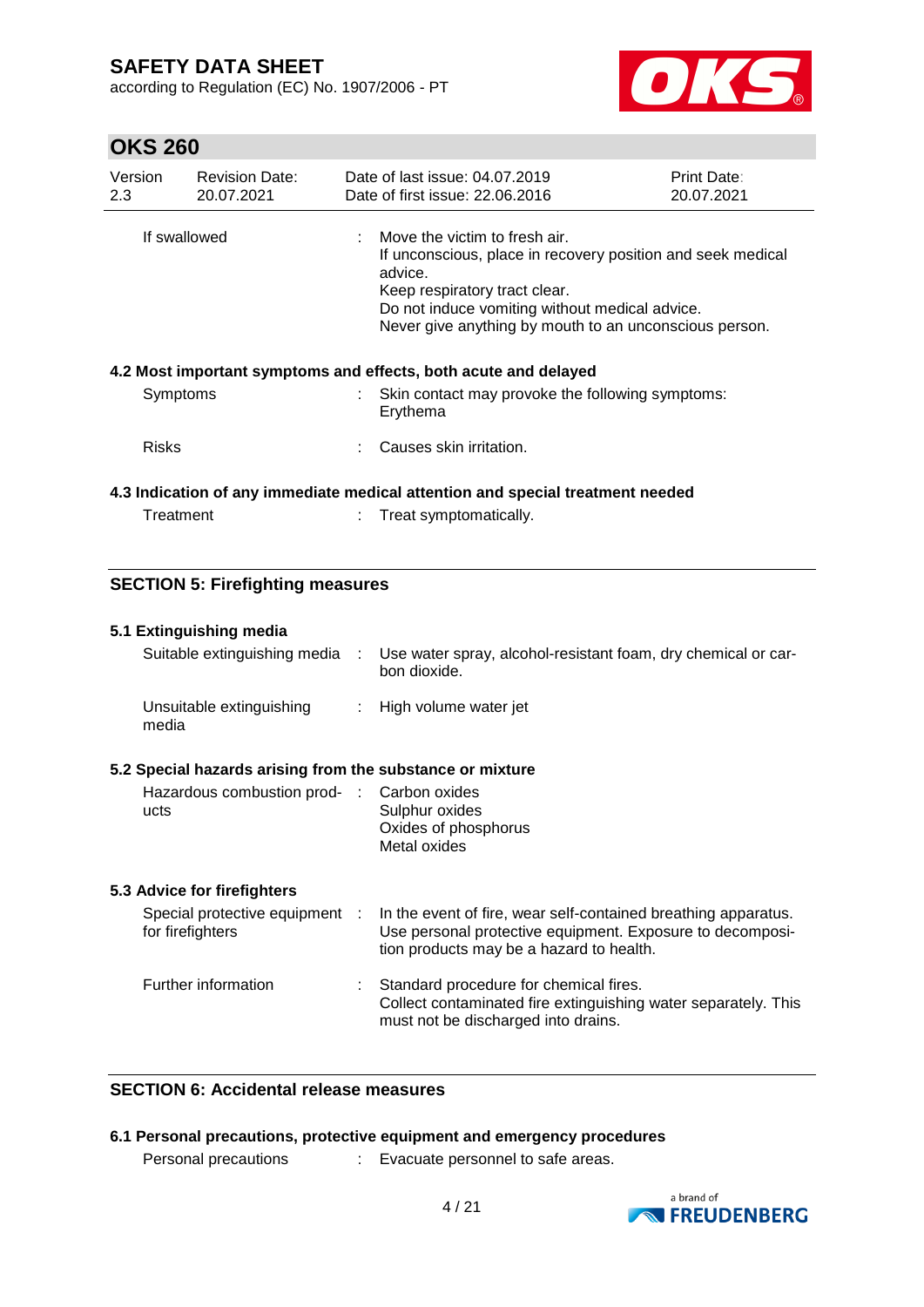according to Regulation (EC) No. 1907/2006 - PT



# **OKS 260**

| Version<br><b>Revision Date:</b><br>2.3<br>20.07.2021    |                                      |  | Date of last issue: 04.07.2019<br>Date of first issue: 22.06.2016                                                                                                                                                                        | Print Date:<br>20.07.2021 |  |  |
|----------------------------------------------------------|--------------------------------------|--|------------------------------------------------------------------------------------------------------------------------------------------------------------------------------------------------------------------------------------------|---------------------------|--|--|
|                                                          |                                      |  | Use the indicated respiratory protection if the occupational<br>exposure limit is exceeded and/or in case of product release<br>(dust).<br>Do not breathe vapours, aerosols.<br>Refer to protective measures listed in sections 7 and 8. |                           |  |  |
|                                                          | <b>6.2 Environmental precautions</b> |  |                                                                                                                                                                                                                                          |                           |  |  |
|                                                          | Environmental precautions            |  | : Do not allow contact with soil, surface or ground water.<br>If the product contaminates rivers and lakes or drains inform<br>respective authorities.                                                                                   |                           |  |  |
| 6.3 Methods and material for containment and cleaning up |                                      |  |                                                                                                                                                                                                                                          |                           |  |  |
|                                                          | Methods for cleaning up              |  | : Clean up promptly by sweeping or vacuum.<br>Keep in suitable, closed containers for disposal.                                                                                                                                          |                           |  |  |

### **6.4 Reference to other sections**

For personal protection see section 8.

### **SECTION 7: Handling and storage**

### **7.1 Precautions for safe handling**

| Advice on safe handling | : Do not use in areas without adequate ventilation.<br>In case of insufficient ventilation, wear suitable respiratory<br>equipment.<br>Avoid contact with skin and eyes.<br>For personal protection see section 8.<br>Smoking, eating and drinking should be prohibited in the ap-<br>plication area.<br>Wash hands and face before breaks and immediately after<br>handling the product.<br>Do not get in eyes or mouth or on skin.<br>Do not get on skin or clothing.<br>Do not ingest.<br>Do not repack.<br>These safety instructions also apply to empty packaging which<br>may still contain product residues.<br>Keep container closed when not in use. |
|-------------------------|---------------------------------------------------------------------------------------------------------------------------------------------------------------------------------------------------------------------------------------------------------------------------------------------------------------------------------------------------------------------------------------------------------------------------------------------------------------------------------------------------------------------------------------------------------------------------------------------------------------------------------------------------------------|
| Hygiene measures        | Wash face, hands and any exposed skin thoroughly after<br>handling.                                                                                                                                                                                                                                                                                                                                                                                                                                                                                                                                                                                           |

#### **7.2 Conditions for safe storage, including any incompatibilities**

| Requirements for storage | : Store in original container. Keep container closed when not in |
|--------------------------|------------------------------------------------------------------|
| areas and containers     | use. Keep in a dry, cool and well-ventilated place. Containers   |
|                          | which are opened must be carefully resealed and kept upright     |
|                          | to prevent leakage. Store in accordance with the particular      |
|                          | national regulations. Keep in properly labelled containers.      |

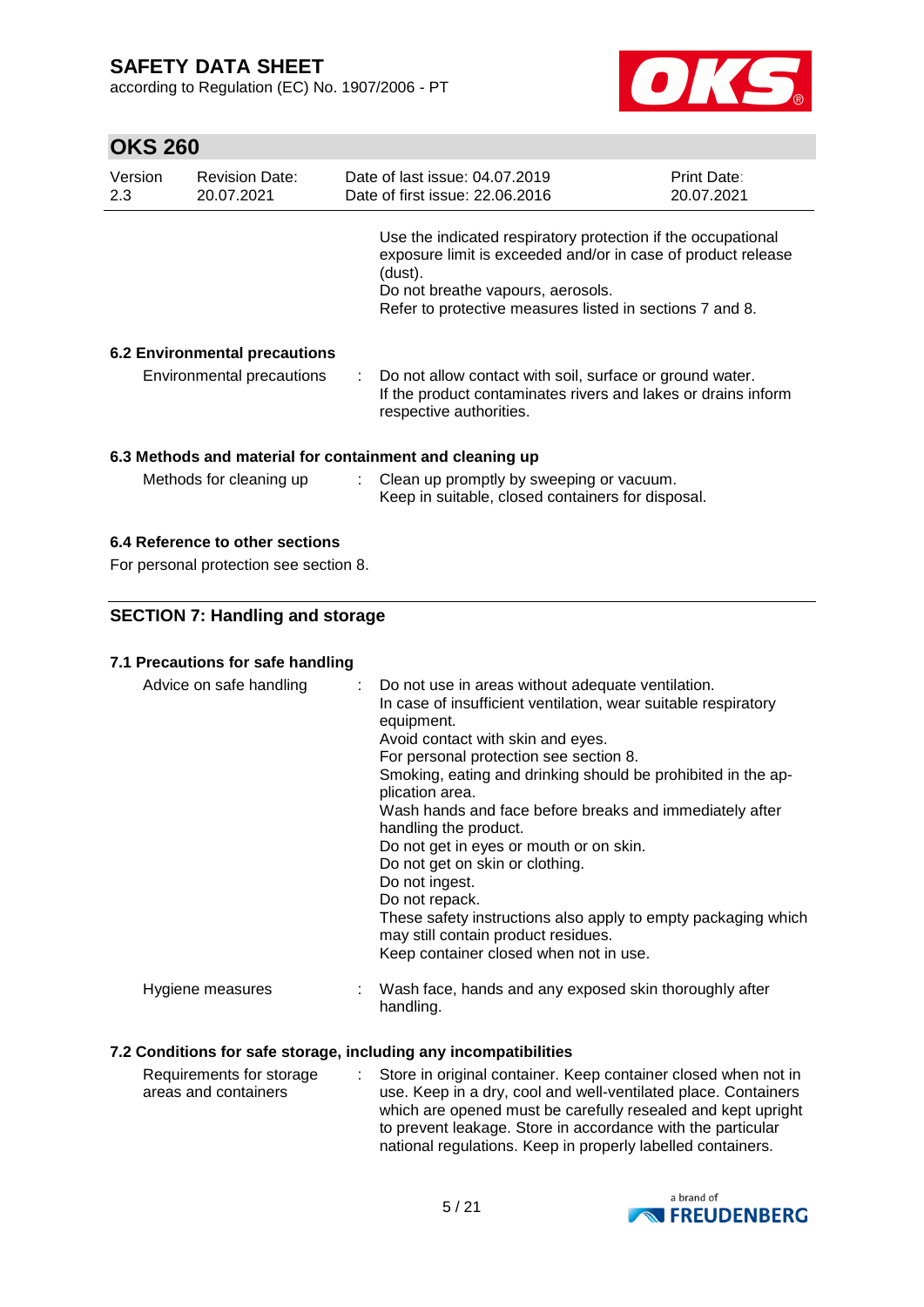according to Regulation (EC) No. 1907/2006 - PT



### **OKS 260**

| Version | <b>Revision Date:</b> | Date of last issue: 04.07.2019  | <b>Print Date:</b> |
|---------|-----------------------|---------------------------------|--------------------|
| 2.3     | 20.07.2021            | Date of first issue: 22,06,2016 | 20.07.2021         |
|         |                       |                                 |                    |

### **7.3 Specific end use(s)**

Specific use(s) : Specific instructions for handling, not required.

### **SECTION 8: Exposure controls/personal protection**

### **8.1 Control parameters**

### **Occupational Exposure Limits**

| Components                                                                                    | CAS-No.                                                        | Value type (Form<br>of exposure)    | Control parameters                                             | <b>Basis</b>                        |
|-----------------------------------------------------------------------------------------------|----------------------------------------------------------------|-------------------------------------|----------------------------------------------------------------|-------------------------------------|
| distillates (petrole-<br>um), hydrotreated<br>heavy paraffinic                                | 64742-54-7                                                     | VLE-MP (Inhala-<br>ble fraction)    | $5$ mg/m $3$                                                   | PT OEL<br>$(2014 - 11 - 14)$        |
| Further information                                                                           |                                                                |                                     | Substances that are not classified as carcinogenic for humans. |                                     |
| calcium dihydrox-<br>ide                                                                      | 1305-62-0                                                      | VLE-MP                              | $5$ mg/m $3$                                                   | PT OEL<br>$(2007 - 03 - 26)$        |
|                                                                                               |                                                                | <b>TWA (Respirable</b><br>fraction) | 1 $mg/m3$                                                      | 2017/164/EU<br>$(2017 - 02 - 01)$   |
| Further information                                                                           | Indicative                                                     |                                     |                                                                |                                     |
|                                                                                               |                                                                | STEL (Respira-<br>ble fraction)     | $4$ mg/m $3$                                                   | 2017/164/EU<br>(2017-02-01)         |
| Further information                                                                           | Indicative                                                     |                                     |                                                                |                                     |
|                                                                                               |                                                                | TWA (respirable<br>fraction)        | 1 $mg/m3$                                                      | PT DL<br>305/2007<br>$(2018-06-11)$ |
|                                                                                               |                                                                | STEL (respirable<br>fraction)       | $4$ mg/m $3$                                                   | PT DL<br>305/2007<br>$(2018-06-11)$ |
| Distillates (petrole-<br>um), hydrotreated<br>heavy paraffinic;<br>Baseoil - un-<br>specified | 64742-54-7                                                     | VLE-MP (Inhala-<br>ble fraction)    | $5$ mg/m $3$                                                   | PT OEL<br>$(2014 - 11 - 14)$        |
| Further information                                                                           | Substances that are not classified as carcinogenic for humans. |                                     |                                                                |                                     |

### **Derived No Effect Level (DNEL) according to Regulation (EC) No. 1907/2006:**

| Substance name                                                                           | End Use | Exposure routes | Potential health ef-<br>fects | Value          |
|------------------------------------------------------------------------------------------|---------|-----------------|-------------------------------|----------------|
| calcium dihydroxide                                                                      | Workers | Inhalation      | Long-term local ef-<br>fects  | 1 $mg/m3$      |
|                                                                                          | Workers | Inhalation      | Acute local effects           | 4 mg/m $3$     |
| Distillates (petrole-<br>um), hydrotreated<br>heavy paraffinic;<br>Baseoil - unspecified | Workers | Inhalation      | Long-term local ef-<br>fects  | $5,6$ mg/m $3$ |
| thiodiethylene bis[3-<br>(3,5-di-tert-butyl-4-<br>hydroxy-<br>phenyl)propionate]         | Workers | Inhalation      | Long-term systemic<br>effects | $3$ mg/m $3$   |

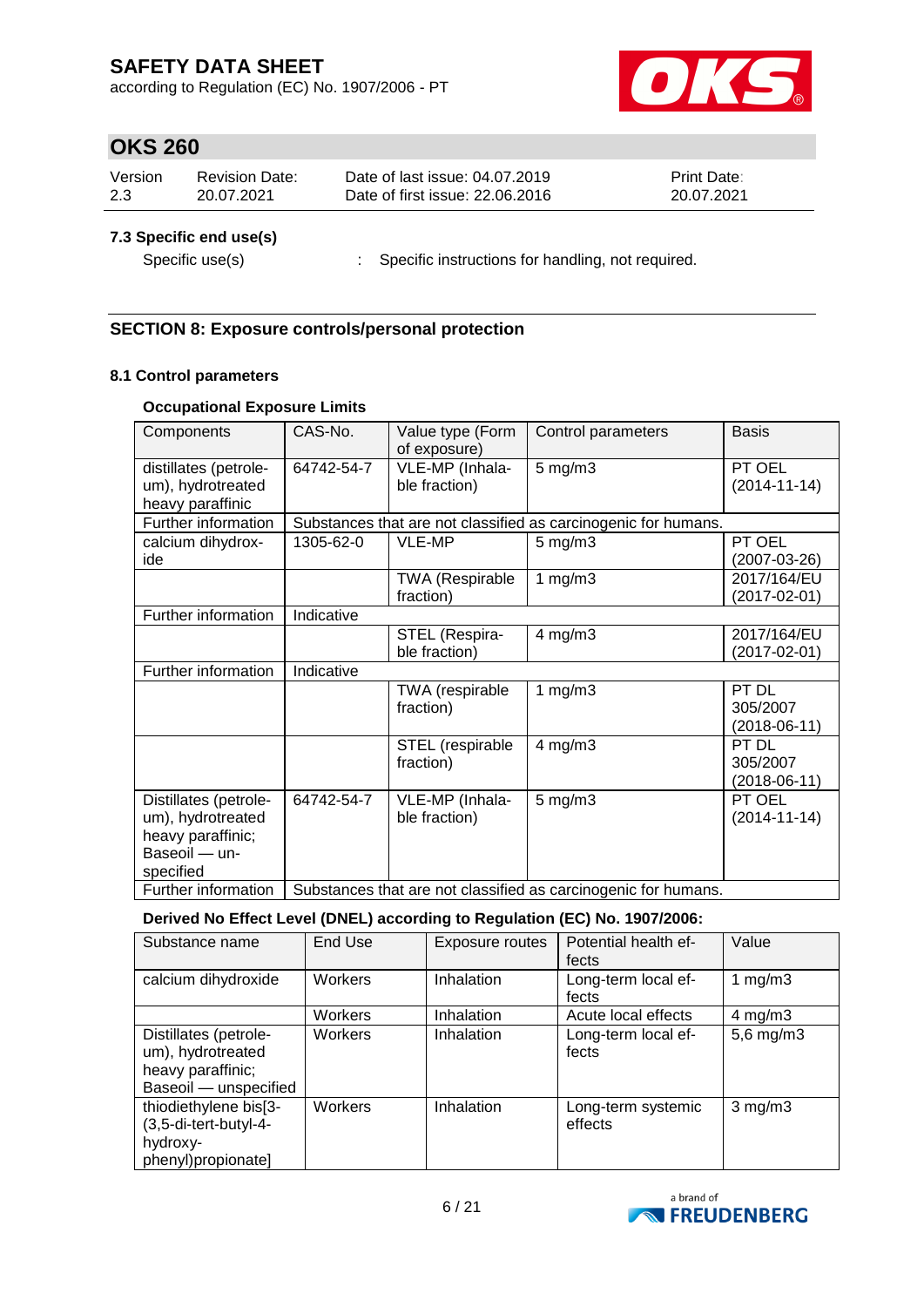according to Regulation (EC) No. 1907/2006 - PT



# **OKS 260**

| Version | <b>Revision Date:</b> | Date of last issue: 04.07.2019  | <b>Print Date:</b> |
|---------|-----------------------|---------------------------------|--------------------|
| 2.3     | 20.07.2021            | Date of first issue: 22,06,2016 | 20.07.2021         |
|         |                       |                                 |                    |

| Workers | Inhalation   | Acute systemic ef-<br>fects   | $3 \text{ mg/m}$     |
|---------|--------------|-------------------------------|----------------------|
| Workers | Skin contact | Long-term systemic<br>effects | $13,8 \text{ mg/kg}$ |

#### **Predicted No Effect Concentration (PNEC) according to Regulation (EC) No. 1907/2006:**

| Substance name                     | <b>Environmental Compartment</b>          | Value                  |
|------------------------------------|-------------------------------------------|------------------------|
| calcium dihydroxide                | Fresh water                               | $0,49 \,\mathrm{mg/l}$ |
|                                    | Marine water                              | $0,32 \text{ mg/l}$    |
|                                    | Intermittent use/release                  | $0,49$ mg/l            |
|                                    | Microbiological Activity in Sewage Treat- | $3$ mg/l               |
|                                    | ment Systems                              |                        |
|                                    | Soil                                      | 1080 mg/kg             |
| Distillates (petroleum), hy-       | Oral                                      | $9,33$ mg/kg           |
| drotreated heavy paraffinic;       |                                           |                        |
| Baseoil - unspecified              |                                           |                        |
| thiodiethylene bis[3-(3,5-di-tert- | Sewage treatment plant                    | 1 $mg/l$               |
| butyl-4-                           |                                           |                        |
| hydroxyphenyl)propionate]          |                                           |                        |

#### **8.2 Exposure controls**

#### **Engineering measures**

Effective exhaust ventilation system

#### **Personal protective equipment**

| Eye protection                                                        | t. | Tightly fitting safety goggles                                                                                                                                                                                                                                                                                                              |
|-----------------------------------------------------------------------|----|---------------------------------------------------------------------------------------------------------------------------------------------------------------------------------------------------------------------------------------------------------------------------------------------------------------------------------------------|
| Hand protection<br>Material<br>Break through time<br>Protective index |    | Fluorinated rubber<br>$> 10$ min<br>$\therefore$ Class 1                                                                                                                                                                                                                                                                                    |
| <b>Remarks</b>                                                        |    | Wear protective gloves. The break through time depends<br>amongst other things on the material, the thickness and the<br>type of glove and therefore has to be measured for each<br>case.<br>The selected protective gloves have to satisfy the specifica-<br>tions of Regulation (EU) 2016/425 and the standard EN 374<br>derived from it. |
| Respiratory protection                                                |    | Not required; except in case of aerosol formation.                                                                                                                                                                                                                                                                                          |
| Filter type                                                           |    | Filter type A-P                                                                                                                                                                                                                                                                                                                             |
| Protective measures                                                   |    | The type of protective equipment must be selected according<br>to the concentration and amount of the dangerous substance<br>at the specific workplace.<br>Choose body protection in relation to its type, to the concen-<br>tration and amount of dangerous substances, and to the spe-<br>cific work-place.                               |

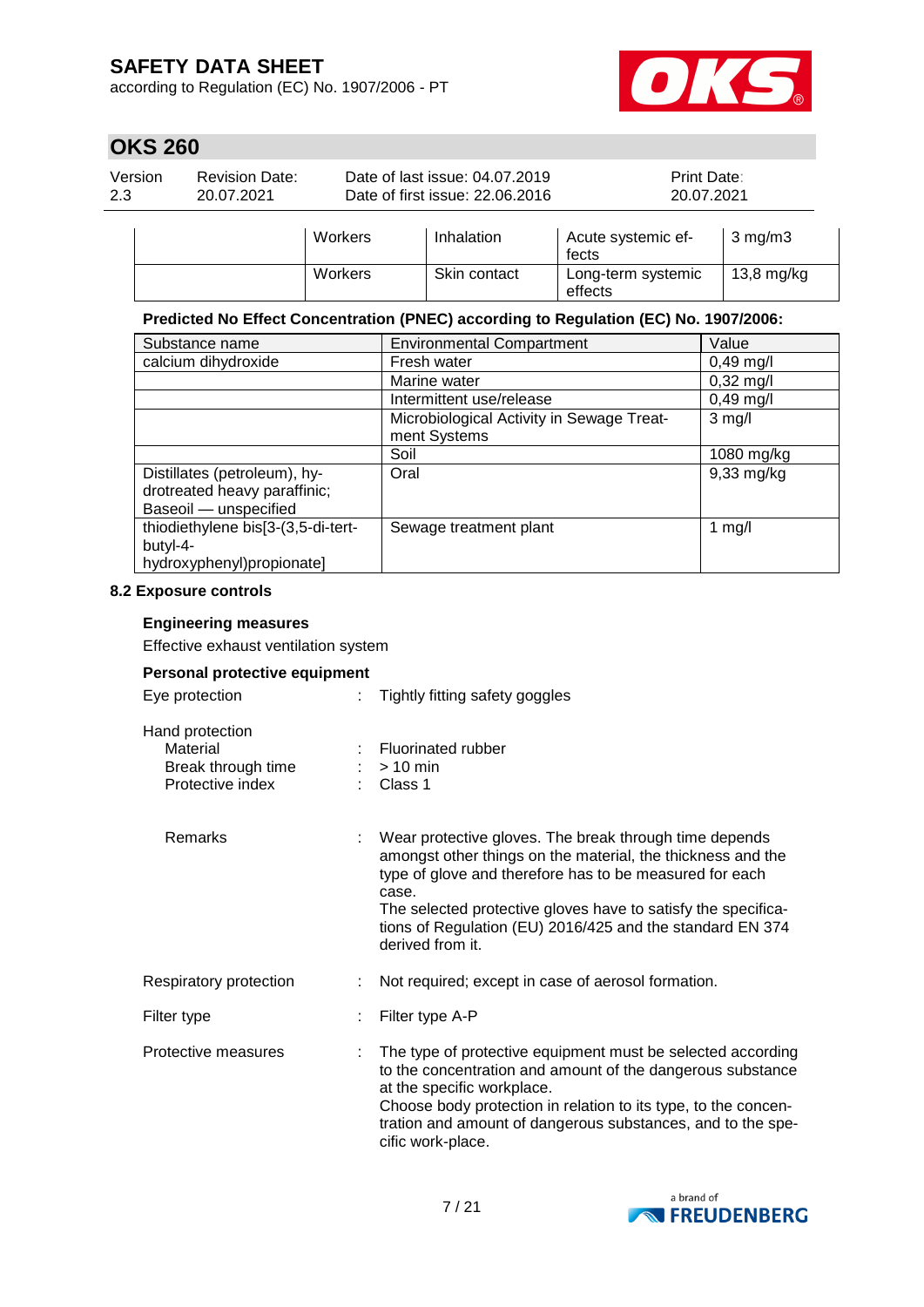according to Regulation (EC) No. 1907/2006 - PT



# **OKS 260**

| Version | Revision Date: | Date of last issue: 04.07.2019  | <b>Print Date:</b> |
|---------|----------------|---------------------------------|--------------------|
| 2.3     | 20.07.2021     | Date of first issue: 22,06,2016 | 20.07.2021         |

### **SECTION 9: Physical and chemical properties**

# **9.1 Information on basic physical and chemical properties** Appearance : paste Colour : white, beige Odour : odourless Odour Threshold : No data available pH : Not applicable substance/mixture is non-soluble (in water) Drop point : 150 °C (1.013 hPa) Boiling point/boiling range : No data available Flash point : Not applicable Evaporation rate : No data available Flammability (solid, gas) : Combustible Solids Upper explosion limit / Upper flammability limit : No data available Lower explosion limit / Lower : No data available flammability limit Vapour pressure : < 0,001 hPa (20 °C) Relative vapour density : No data available Relative density : 1,25 (20 °C) Reference substance: Water The value is calculated Density : 1,25 g/cm3  $(20 °C)$ Bulk density **in the case of the case of the case of the case of the case of the case of the case of the case of the case of the case of the case of the case of the case of the case of the case of the case of the case of t** Solubility(ies) Water solubility insoluble

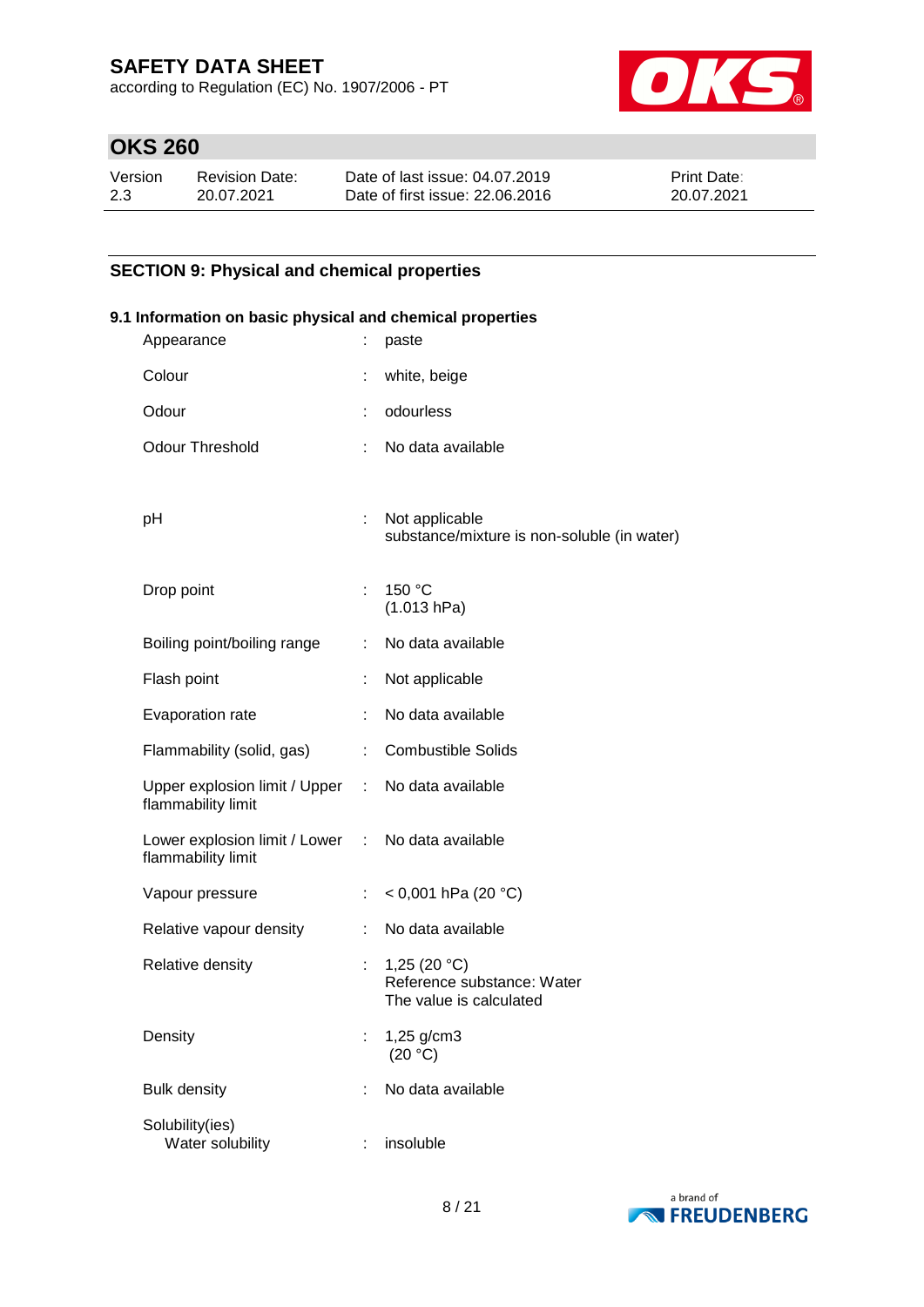according to Regulation (EC) No. 1907/2006 - PT



# **OKS 260**

| Version<br>2.3 |               | <b>Revision Date:</b><br>20.07.2021 |                             | Date of last issue: 04.07.2019<br>Date of first issue: 22.06.2016 | Print Date:<br>20.07.2021 |
|----------------|---------------|-------------------------------------|-----------------------------|-------------------------------------------------------------------|---------------------------|
|                |               | Solubility in other solvents        | $\mathcal{L}^{\mathcal{A}}$ | No data available                                                 |                           |
|                | octanol/water | Partition coefficient: n-           |                             | No data available                                                 |                           |
|                |               | Auto-ignition temperature           | ÷                           | No data available                                                 |                           |
|                |               | Decomposition temperature           |                             | No data available                                                 |                           |
|                | Viscosity     | Viscosity, dynamic                  | ÷                           | No data available                                                 |                           |
|                |               | Viscosity, kinematic                | ÷                           | Not applicable                                                    |                           |
|                |               | <b>Explosive properties</b>         |                             | Not explosive                                                     |                           |
|                |               | Oxidizing properties                |                             | No data available                                                 |                           |
|                |               | 9.2 Other information               |                             |                                                                   |                           |
|                |               | Sublimation point                   | ÷                           | No data available                                                 |                           |
|                |               | Metal corrosion rate                |                             | Not corrosive to metals                                           |                           |
|                | Self-ignition |                                     | ÷                           | not auto-flammable                                                |                           |

### **SECTION 10: Stability and reactivity**

| <b>10.1 Reactivity</b><br>No hazards to be specially mentioned.   |                                                               |
|-------------------------------------------------------------------|---------------------------------------------------------------|
| <b>10.2 Chemical stability</b><br>Stable under normal conditions. |                                                               |
| 10.3 Possibility of hazardous reactions                           |                                                               |
| Hazardous reactions                                               | : No dangerous reaction known under conditions of normal use. |
| <b>10.4 Conditions to avoid</b>                                   |                                                               |
| Conditions to avoid                                               | : No conditions to be specially mentioned.                    |
| 10.5 Incompatible materials                                       |                                                               |
| Materials to avoid                                                | : No materials to be especially mentioned.                    |
|                                                                   |                                                               |

### **10.6 Hazardous decomposition products**

No decomposition if stored and applied as directed.

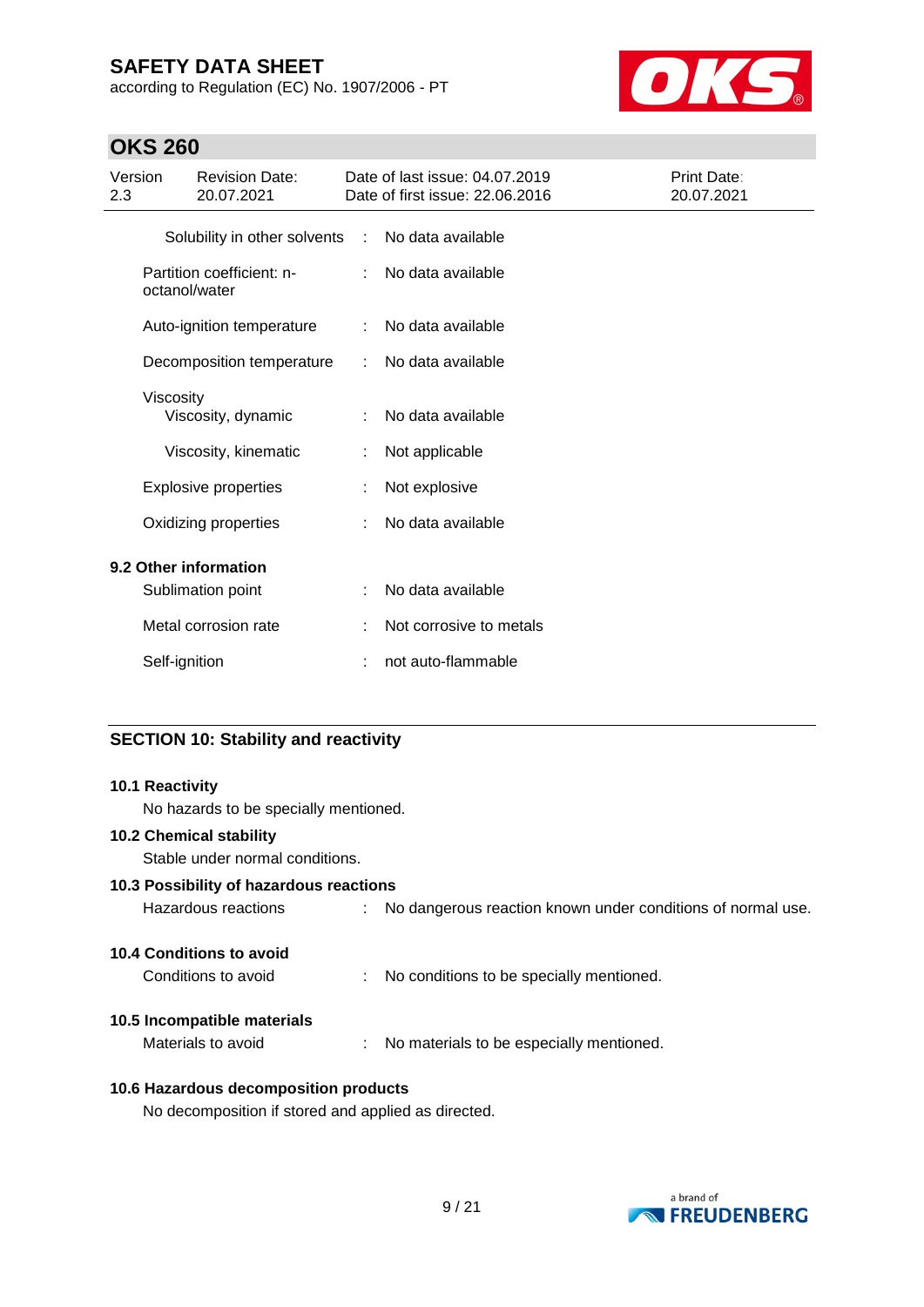according to Regulation (EC) No. 1907/2006 - PT



### **OKS 260**

| Version | Revision Date: | Date of last issue: 04.07.2019  | <b>Print Date:</b> |
|---------|----------------|---------------------------------|--------------------|
| 2.3     | 20.07.2021     | Date of first issue: 22,06,2016 | 20.07.2021         |

### **SECTION 11: Toxicological information**

### **11.1 Information on toxicological effects**

**Acute toxicity**

| <b>ACUTE TOXICITY</b>                                   |                             |                                                                                                                                                            |
|---------------------------------------------------------|-----------------------------|------------------------------------------------------------------------------------------------------------------------------------------------------------|
| <b>Product:</b>                                         |                             |                                                                                                                                                            |
| Acute oral toxicity                                     |                             | Remarks: This information is not available.                                                                                                                |
| Acute inhalation toxicity                               | $\mathbb{R}^n$              | Remarks: Irritating to respiratory system.                                                                                                                 |
|                                                         |                             | Symptoms: Inhalation may provoke the following symptoms:,<br>Local irritation, Respiratory disorders                                                       |
| Acute dermal toxicity                                   |                             | Symptoms: Redness, Local irritation                                                                                                                        |
| Components:                                             |                             |                                                                                                                                                            |
| distillates (petroleum), hydrotreated heavy paraffinic: |                             |                                                                                                                                                            |
| Acute oral toxicity                                     | $\mathcal{D}^{\mathcal{A}}$ | LD50 Oral (Rat): $> 5.000$ mg/kg                                                                                                                           |
| Acute inhalation toxicity                               | ÷                           | LC50 (Rat): Exposure time: 4 h<br>Test atmosphere: dust/mist                                                                                               |
| Acute dermal toxicity                                   |                             | : LD50 Dermal (Rabbit): $>$ 5.000 mg/kg                                                                                                                    |
| calcium dihydroxide:                                    |                             |                                                                                                                                                            |
| Acute oral toxicity                                     | ÷                           | LD50 (Rat, female): $> 2.000$ mg/kg<br>Method: OECD Test Guideline 425<br>GLP: yes<br>Assessment: The substance or mixture has no acute oral tox-<br>icity |

Acute inhalation toxicity : LC50 (Rat, male and female): > 6,04 mg/l Exposure time: 4 h Test atmosphere: dust/mist Method: OECD Test Guideline 436 GLP: yes Acute dermal toxicity : LD50 (Rabbit, male and female): > 2.500 mg/kg Method: OECD Test Guideline 402 Assessment: The substance or mixture has no acute dermal toxicity

| Distillates (petroleum), hydrotreated heavy paraffinic; Baseoil — unspecified: |  |                                                                              |  |  |
|--------------------------------------------------------------------------------|--|------------------------------------------------------------------------------|--|--|
| Acute oral toxicity                                                            |  | : LD50 (Rat): $>$ 5.000 mg/kg<br>Method: OECD Test Guideline 401<br>GLP: yes |  |  |
| Acute inhalation toxicity                                                      |  | : $LC50$ (Rat): $> 5.53$ mg/l                                                |  |  |

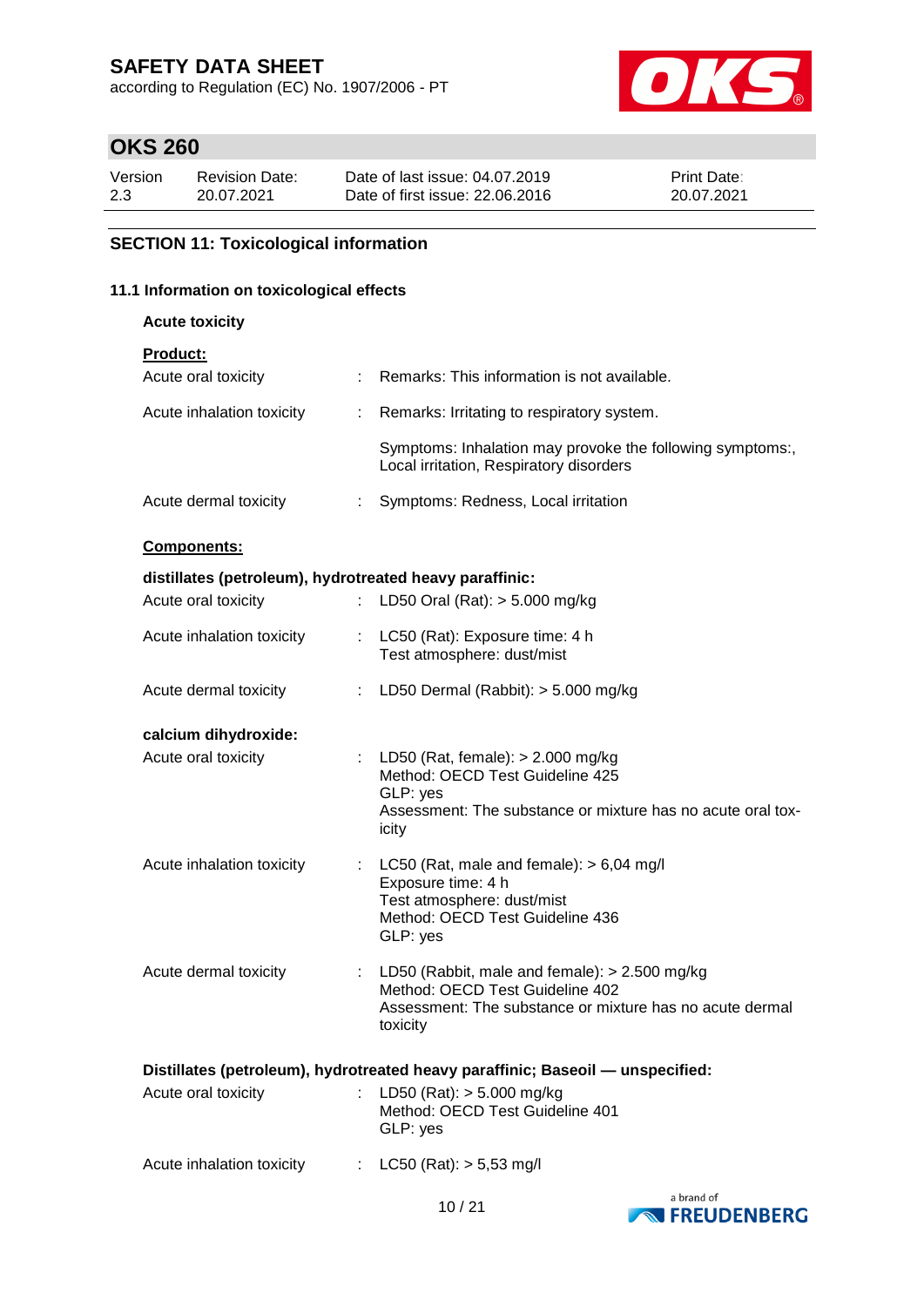according to Regulation (EC) No. 1907/2006 - PT



# **OKS 260**

| Version<br>2.3                 | <b>Revision Date:</b><br>20.07.2021 | Date of last issue: 04.07.2019<br>Date of first issue: 22.06.2016                                                                                                 | Print Date:<br>20.07.2021 |
|--------------------------------|-------------------------------------|-------------------------------------------------------------------------------------------------------------------------------------------------------------------|---------------------------|
|                                |                                     | Exposure time: 4 h<br>Test atmosphere: dust/mist<br>Method: OECD Test Guideline 403<br>Assessment: The substance or mixture has no acute inhala-<br>tion toxicity |                           |
|                                | Acute dermal toxicity               | : LD50 (Rabbit): $> 5.000$ mg/kg<br>Method: OECD Test Guideline 402                                                                                               |                           |
|                                | <b>Skin corrosion/irritation</b>    |                                                                                                                                                                   |                           |
|                                | Product:                            |                                                                                                                                                                   |                           |
|                                | Remarks                             | Irritating to skin.                                                                                                                                               |                           |
|                                | Components:                         |                                                                                                                                                                   |                           |
|                                | calcium dihydroxide:                |                                                                                                                                                                   |                           |
| Method<br>Result<br><b>GLP</b> | <b>Species</b><br>Assessment        | human skin<br>Irritating to skin.<br><b>OECD Test Guideline 431</b><br>Irritating to skin.<br>yes                                                                 |                           |
| Method<br>Result<br><b>GLP</b> | Species<br>Assessment               | Rabbit<br>Irritating to skin.<br><b>OECD Test Guideline 404</b><br>Irritating to skin.<br>yes                                                                     |                           |
|                                |                                     | Distillates (petroleum), hydrotreated heavy paraffinic; Baseoil - unspecified:                                                                                    |                           |
| Method<br>Result<br><b>GLP</b> | Species<br>Assessment               | Rabbit<br>No skin irritation<br><b>OECD Test Guideline 404</b><br>No skin irritation<br>yes                                                                       |                           |
|                                | Serious eye damage/eye irritation   |                                                                                                                                                                   |                           |
|                                | Product:                            |                                                                                                                                                                   |                           |
|                                | Remarks                             | Risk of serious damage to eyes.                                                                                                                                   |                           |
|                                | Components:                         |                                                                                                                                                                   |                           |
|                                | calcium dihydroxide:                |                                                                                                                                                                   |                           |
| Method<br>Result<br><b>GLP</b> | Species<br>Assessment               | Rabbit<br>Risk of serious damage to eyes.<br><b>OECD Test Guideline 405</b><br>Risk of serious damage to eyes.<br>yes                                             |                           |
|                                |                                     |                                                                                                                                                                   |                           |

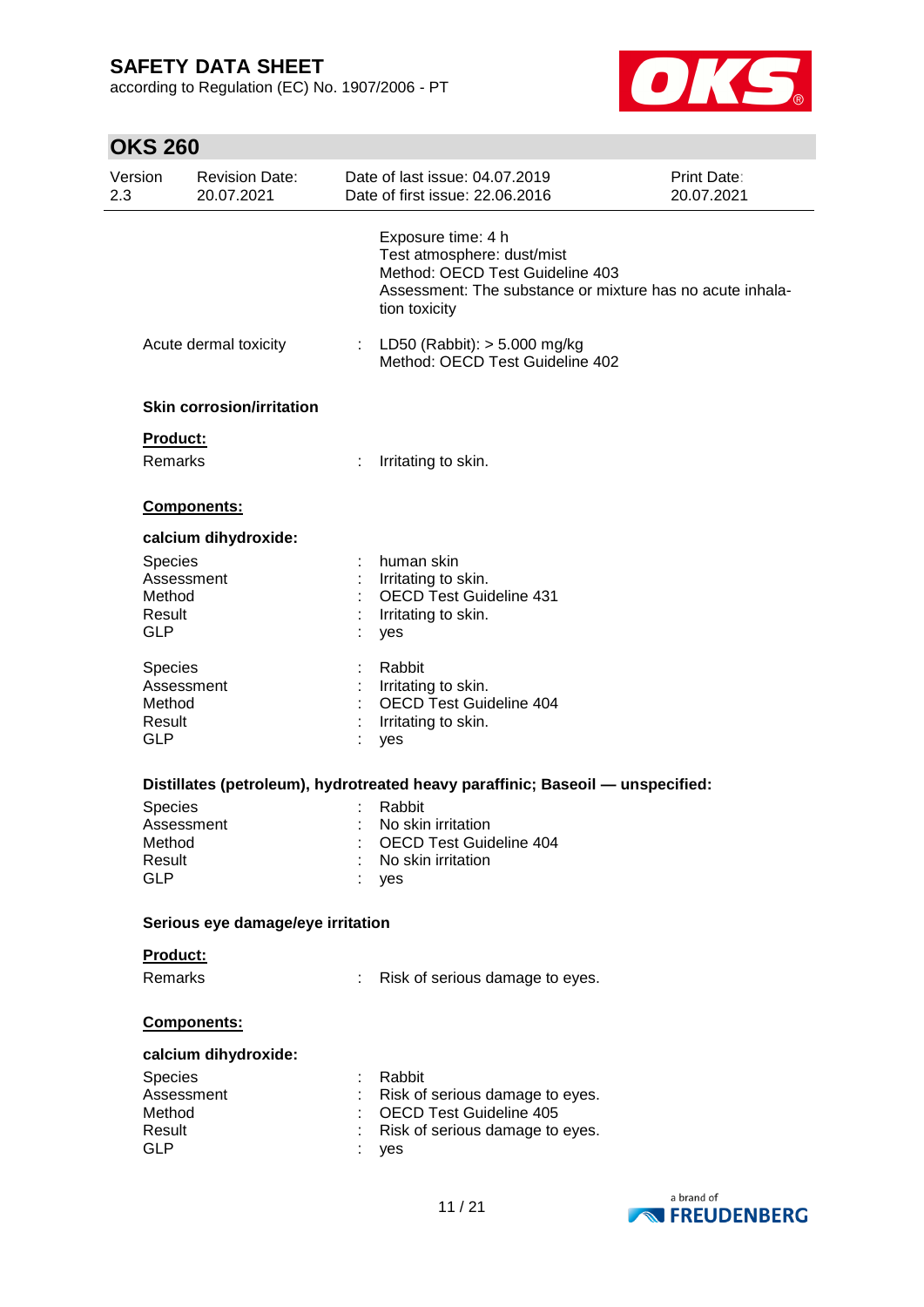according to Regulation (EC) No. 1907/2006 - PT



### **OKS 260**

| Version | <b>Revision Date:</b> | Date of last issue: 04.07.2019  | <b>Print Date:</b> |
|---------|-----------------------|---------------------------------|--------------------|
| 2.3     | 20.07.2021            | Date of first issue: 22,06,2016 | 20.07.2021         |

### **Distillates (petroleum), hydrotreated heavy paraffinic; Baseoil — unspecified:**

| Species    | : Rabbit                  |
|------------|---------------------------|
| Assessment | : No eye irritation       |
| Method     | : OECD Test Guideline 405 |
| Result     | : No eye irritation       |
| GI P       | : yes                     |

#### **Respiratory or skin sensitisation**

### **Product:**

Remarks : This information is not available.

#### **Components:**

#### **calcium dihydroxide:**

| Test Type      | : Local lymph node assay (LLNA)    |
|----------------|------------------------------------|
| <b>Species</b> | Mouse                              |
| Assessment     | Does not cause skin sensitisation. |
| Method         | : OECD Test Guideline 429          |
| Result         | Does not cause skin sensitisation. |
| GLP            | : yes                              |

#### **Distillates (petroleum), hydrotreated heavy paraffinic; Baseoil — unspecified:**

| <b>Species</b> | : Guinea pig                         |
|----------------|--------------------------------------|
| Assessment     | : Does not cause skin sensitisation. |
| Method         | : OECD Test Guideline 406            |
| Result         | : Does not cause skin sensitisation. |
| GI P           | yes                                  |

#### **Germ cell mutagenicity**

#### **Product:**

| Genotoxicity in vitro | Remarks: No data available |
|-----------------------|----------------------------|
| Genotoxicity in vivo  | Remarks: No data available |

#### **Components:**

| calcium dihydroxide:  |                                                                                                       |
|-----------------------|-------------------------------------------------------------------------------------------------------|
| Genotoxicity in vitro | : Test Type: Ames test<br>Method: OECD Test Guideline 471<br>Result: negative<br>GLP: yes             |
|                       | Test Type: Chromosome aberration test in vitro<br>Method: OECD Test Guideline 473<br>Result: negative |

GLP: yes

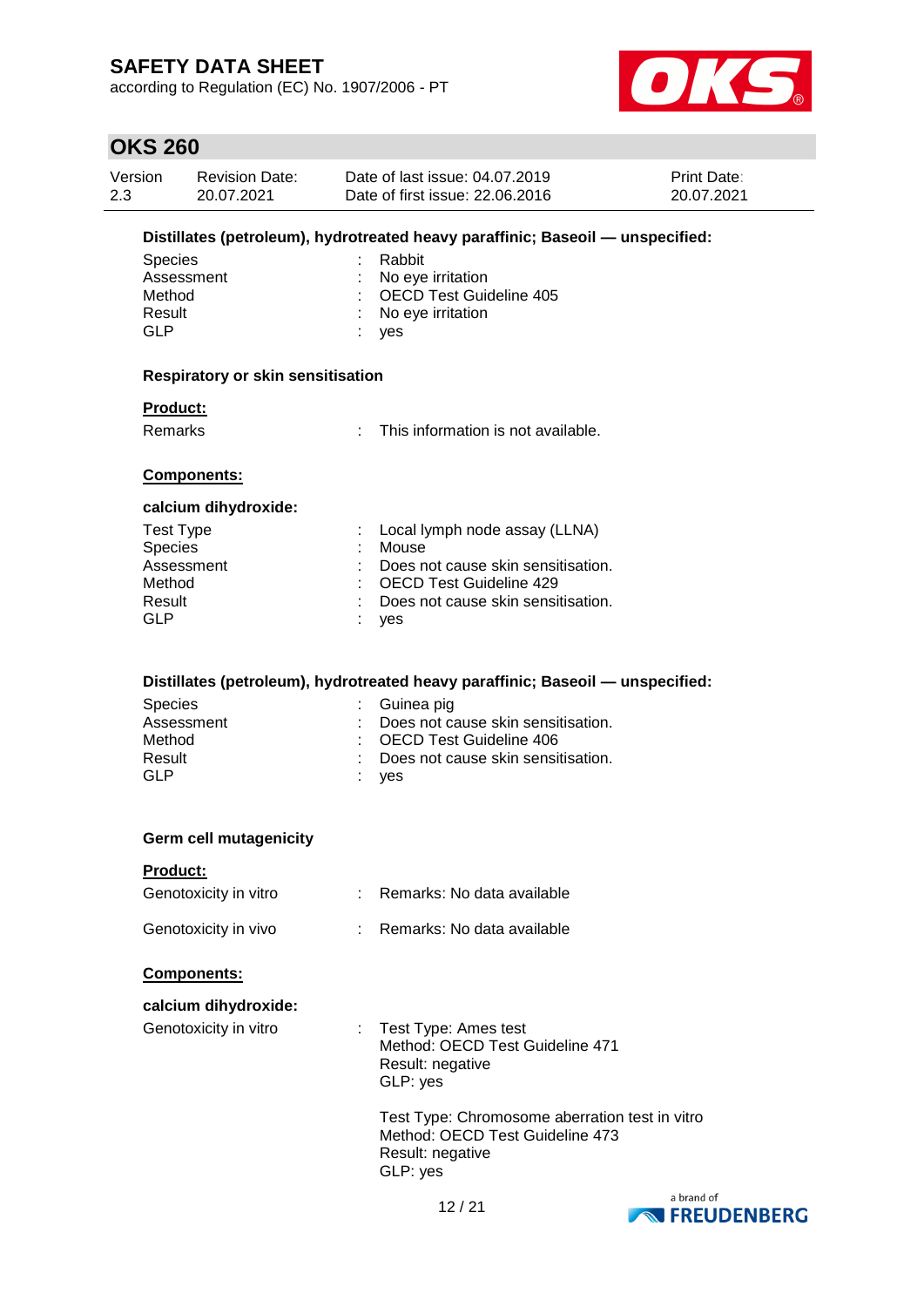according to Regulation (EC) No. 1907/2006 - PT



| <b>OKS 260</b> |                                                         |               |                                                                                                                          |                                  |
|----------------|---------------------------------------------------------|---------------|--------------------------------------------------------------------------------------------------------------------------|----------------------------------|
| Version<br>2.3 | <b>Revision Date:</b><br>20.07.2021                     |               | Date of last issue: 04.07.2019<br>Date of first issue: 22.06.2016                                                        | <b>Print Date:</b><br>20.07.2021 |
|                |                                                         |               | Test Type: In vitro mammalian cell gene mutation test<br>Method: OECD Test Guideline 476<br>Result: negative<br>GLP: yes |                                  |
|                | Carcinogenicity                                         |               |                                                                                                                          |                                  |
|                | <b>Product:</b>                                         |               |                                                                                                                          |                                  |
|                | <b>Remarks</b>                                          | ÷             | No data available                                                                                                        |                                  |
|                | Components:                                             |               |                                                                                                                          |                                  |
|                | distillates (petroleum), hydrotreated heavy paraffinic: |               |                                                                                                                          |                                  |
| ment           |                                                         |               | Carcinogenicity - Assess- : Not classifiable as a human carcinogen.                                                      |                                  |
|                | calcium dihydroxide:                                    |               |                                                                                                                          |                                  |
| ment           |                                                         |               | Carcinogenicity - Assess- : No evidence of carcinogenicity in animal studies.                                            |                                  |
|                |                                                         |               | Distillates (petroleum), hydrotreated heavy paraffinic; Baseoil - unspecified:                                           |                                  |
| ment           | Carcinogenicity - Assess-                               |               | : Not classifiable as a human carcinogen.                                                                                |                                  |
|                | <b>Reproductive toxicity</b>                            |               |                                                                                                                          |                                  |
|                | <b>Product:</b>                                         |               |                                                                                                                          |                                  |
|                | Effects on fertility                                    |               | : Remarks: No data available                                                                                             |                                  |
| ment           | Effects on foetal develop-                              | $\mathcal{L}$ | Remarks: No data available                                                                                               |                                  |
|                | Components:                                             |               |                                                                                                                          |                                  |
|                | calcium dihydroxide:                                    |               |                                                                                                                          |                                  |
|                | Reproductive toxicity - As-<br>sessment                 |               | : No toxicity to reproduction<br>No effects on or via lactation                                                          |                                  |
|                |                                                         |               | Distillates (petroleum), hydrotreated heavy paraffinic; Baseoil - unspecified:                                           |                                  |
|                | sessment                                                |               | Reproductive toxicity - As- : No toxicity to reproduction                                                                |                                  |
|                | <b>STOT - single exposure</b>                           |               |                                                                                                                          |                                  |
|                | Components:                                             |               |                                                                                                                          |                                  |
|                | calcium dihydroxide:                                    |               |                                                                                                                          |                                  |

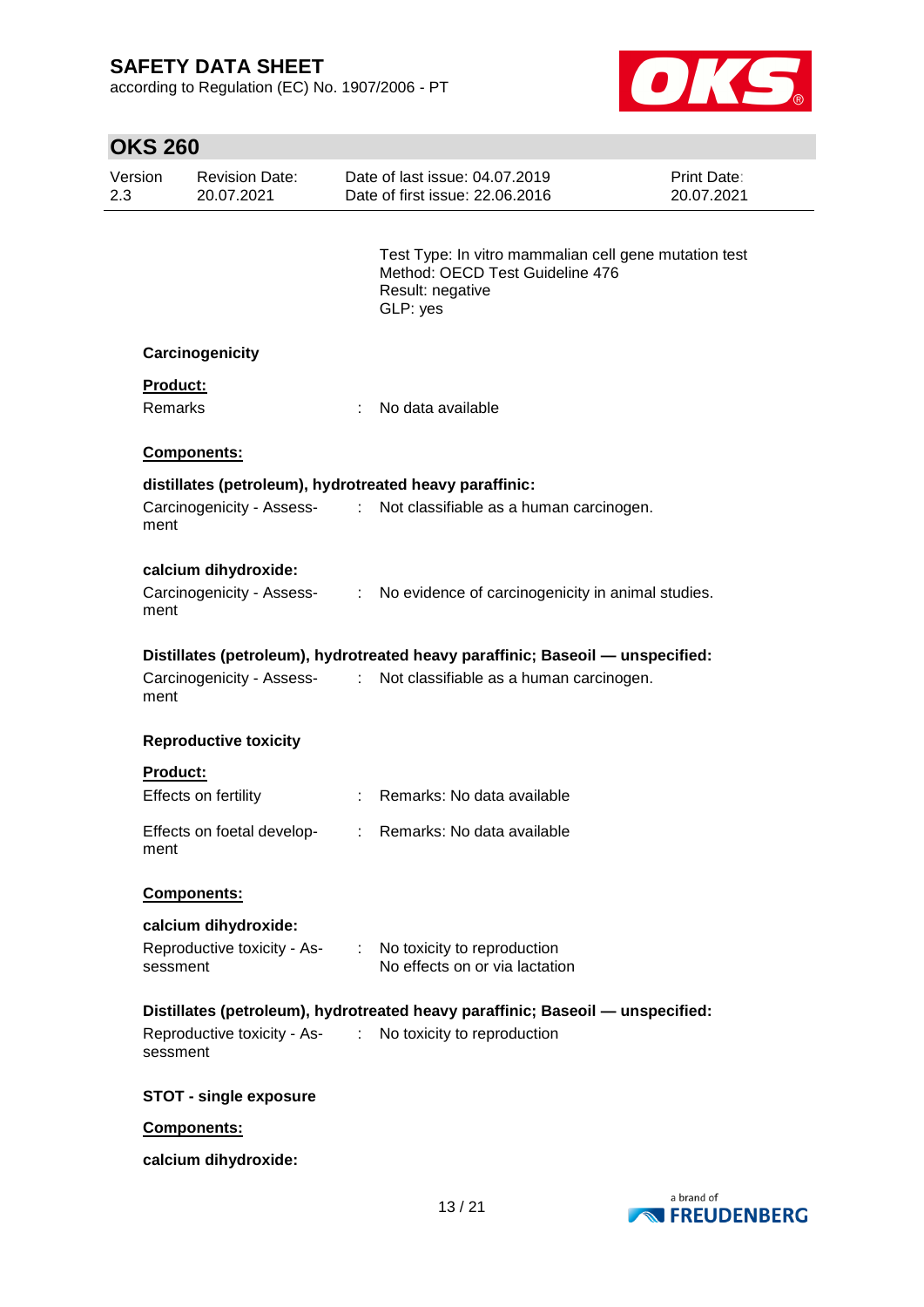according to Regulation (EC) No. 1907/2006 - PT



# **OKS 260**

|                                                                                                                                   | Version<br><b>Revision Date:</b><br>20.07.2021 | Date of last issue: 04.07.2019<br>Date of first issue: 22.06.2016                               | Print Date:<br>20.07.2021 |  |  |
|-----------------------------------------------------------------------------------------------------------------------------------|------------------------------------------------|-------------------------------------------------------------------------------------------------|---------------------------|--|--|
| Assessment                                                                                                                        |                                                | May cause respiratory irritation.                                                               |                           |  |  |
|                                                                                                                                   | <b>Repeated dose toxicity</b>                  |                                                                                                 |                           |  |  |
|                                                                                                                                   | Product:                                       |                                                                                                 |                           |  |  |
|                                                                                                                                   | <b>Remarks</b>                                 | This information is not available.                                                              |                           |  |  |
|                                                                                                                                   | <b>Aspiration toxicity</b>                     |                                                                                                 |                           |  |  |
|                                                                                                                                   | <b>Product:</b>                                |                                                                                                 |                           |  |  |
|                                                                                                                                   | This information is not available.             |                                                                                                 |                           |  |  |
|                                                                                                                                   | Components:                                    |                                                                                                 |                           |  |  |
| distillates (petroleum), hydrotreated heavy paraffinic:                                                                           |                                                |                                                                                                 |                           |  |  |
|                                                                                                                                   | May be fatal if swallowed and enters airways.  |                                                                                                 |                           |  |  |
| May be harmful if swallowed and enters airways.<br>Distillates (petroleum), hydrotreated heavy paraffinic; Baseoil - unspecified: |                                                |                                                                                                 |                           |  |  |
|                                                                                                                                   | No aspiration toxicity classification          |                                                                                                 |                           |  |  |
|                                                                                                                                   | <b>Further information</b>                     |                                                                                                 |                           |  |  |
|                                                                                                                                   |                                                |                                                                                                 |                           |  |  |
|                                                                                                                                   | <b>Product:</b>                                |                                                                                                 |                           |  |  |
|                                                                                                                                   | <b>Remarks</b>                                 | Ingestion causes irritation of upper respiratory system and<br>gastrointestinal disturbance.    |                           |  |  |
|                                                                                                                                   | Components:                                    |                                                                                                 |                           |  |  |
|                                                                                                                                   |                                                | distillates (petroleum), hydrotreated heavy paraffinic:                                         |                           |  |  |
|                                                                                                                                   | Remarks                                        | Information given is based on data on the components and<br>the toxicology of similar products. |                           |  |  |

### **12.1 Toxicity**

| <b>Product:</b>                                                                     |                                                                                                           |
|-------------------------------------------------------------------------------------|-----------------------------------------------------------------------------------------------------------|
| Toxicity to fish                                                                    | Remarks: Harmful to aquatic organisms, may cause long-term<br>adverse effects in the aquatic environment. |
| Toxicity to daphnia and other : Remarks: No data available<br>aquatic invertebrates |                                                                                                           |
| Toxicity to algae/aquatic<br>plants                                                 | Remarks: No data available                                                                                |

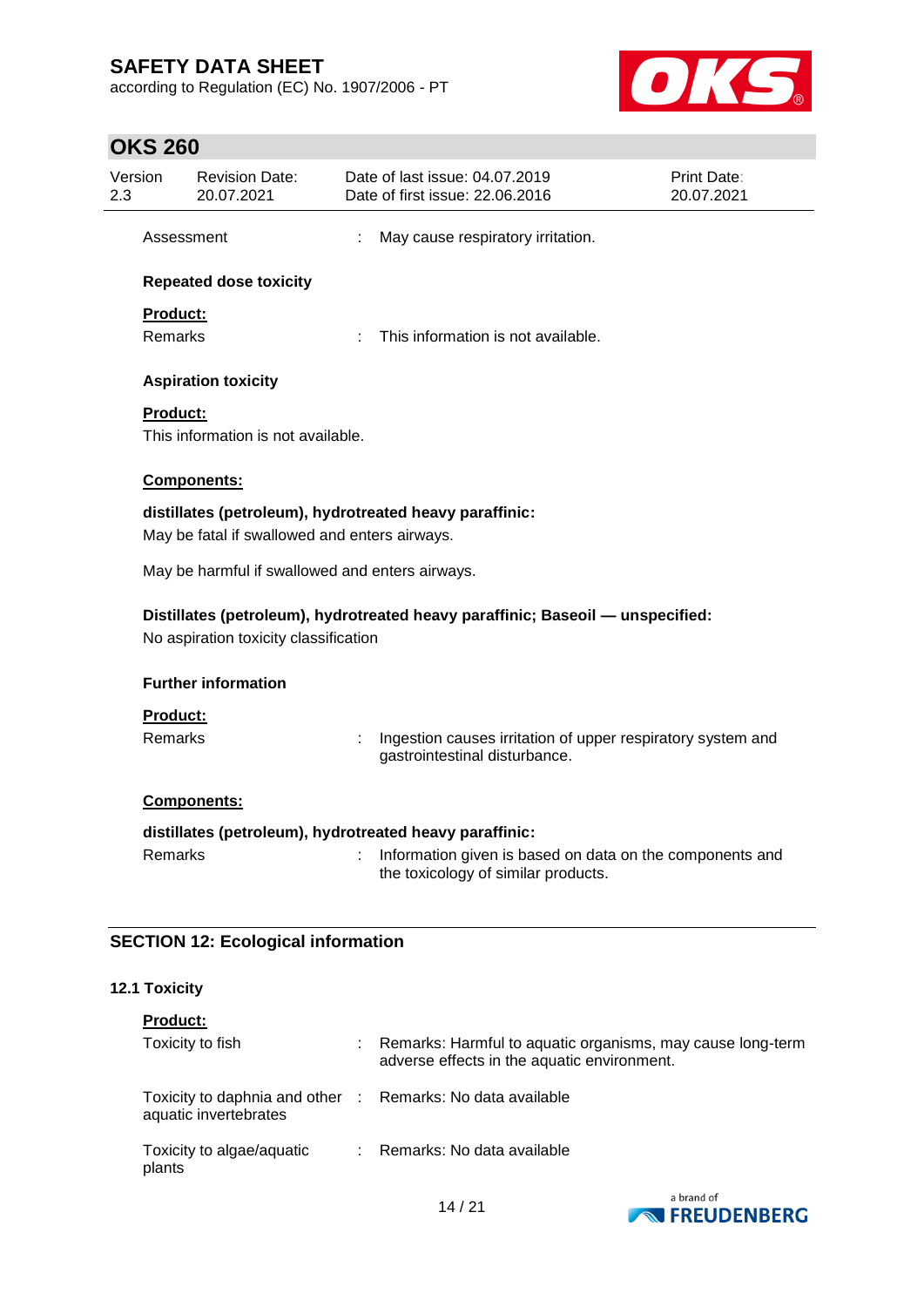according to Regulation (EC) No. 1907/2006 - PT



# **OKS 260**

| Version<br>2.3 |              | <b>Revision Date:</b><br>20.07.2021                              |   | Date of last issue: 04.07.2019<br>Date of first issue: 22.06.2016                                                                                                            | <b>Print Date:</b><br>20.07.2021 |
|----------------|--------------|------------------------------------------------------------------|---|------------------------------------------------------------------------------------------------------------------------------------------------------------------------------|----------------------------------|
|                |              | Toxicity to microorganisms                                       |   | Remarks: No data available                                                                                                                                                   |                                  |
|                |              | Components:                                                      |   |                                                                                                                                                                              |                                  |
|                |              | calcium dihydroxide:<br>Toxicity to fish                         |   | LC50 (Oncorhynchus mykiss (rainbow trout)): 50,6 mg/l<br>Exposure time: 96 h<br>Test Type: static test<br>Method: OECD Test Guideline 203<br>GLP: yes                        |                                  |
|                |              | aquatic invertebrates                                            |   | Toxicity to daphnia and other : EC50 (Daphnia magna (Water flea)): 49,1 mg/l<br>Exposure time: 48 h<br>Test Type: static test<br>Method: OECD Test Guideline 202<br>GLP: yes |                                  |
|                | plants       | Toxicity to algae/aquatic                                        |   | EC50 (Pseudokirchneriella subcapitata (green algae)): 184,57<br>mg/l<br>Exposure time: 72 h<br>Test Type: static test<br>Method: OECD Test Guideline 201<br>GLP: yes         |                                  |
|                | ic toxicity) | Toxicity to daphnia and other :<br>aquatic invertebrates (Chron- |   | NOEC: 32 mg/l<br>Exposure time: 14 d<br>Species: Crangon crangon (shrimp)<br>Test Type: semi-static test                                                                     |                                  |
|                |              |                                                                  |   | Distillates (petroleum), hydrotreated heavy paraffinic; Baseoil — unspecified:                                                                                               |                                  |
|                |              | Toxicity to fish                                                 |   | LC50 (Pimephales promelas (fathead minnow)): > 100 mg/l<br>Exposure time: 96 h<br>Test Type: static test<br>Method: OECD Test Guideline 203<br>GLP: yes                      |                                  |
|                |              | Toxicity to daphnia and other :<br>aquatic invertebrates         |   | EC50 (Daphnia magna (Water flea)): > 10.000 mg/l<br>Exposure time: 48 h<br>Test Type: Immobilization<br>Method: OECD Test Guideline 202<br>GLP: yes                          |                                  |
|                | ic toxicity) | Toxicity to daphnia and other<br>aquatic invertebrates (Chron-   | ÷ | NOEC: 10 mg/l<br>Exposure time: 21 d<br>Species: Daphnia magna (Water flea)<br>Test Type: semi-static test<br>Method: OECD Test Guideline 211<br>GLP: yes                    |                                  |

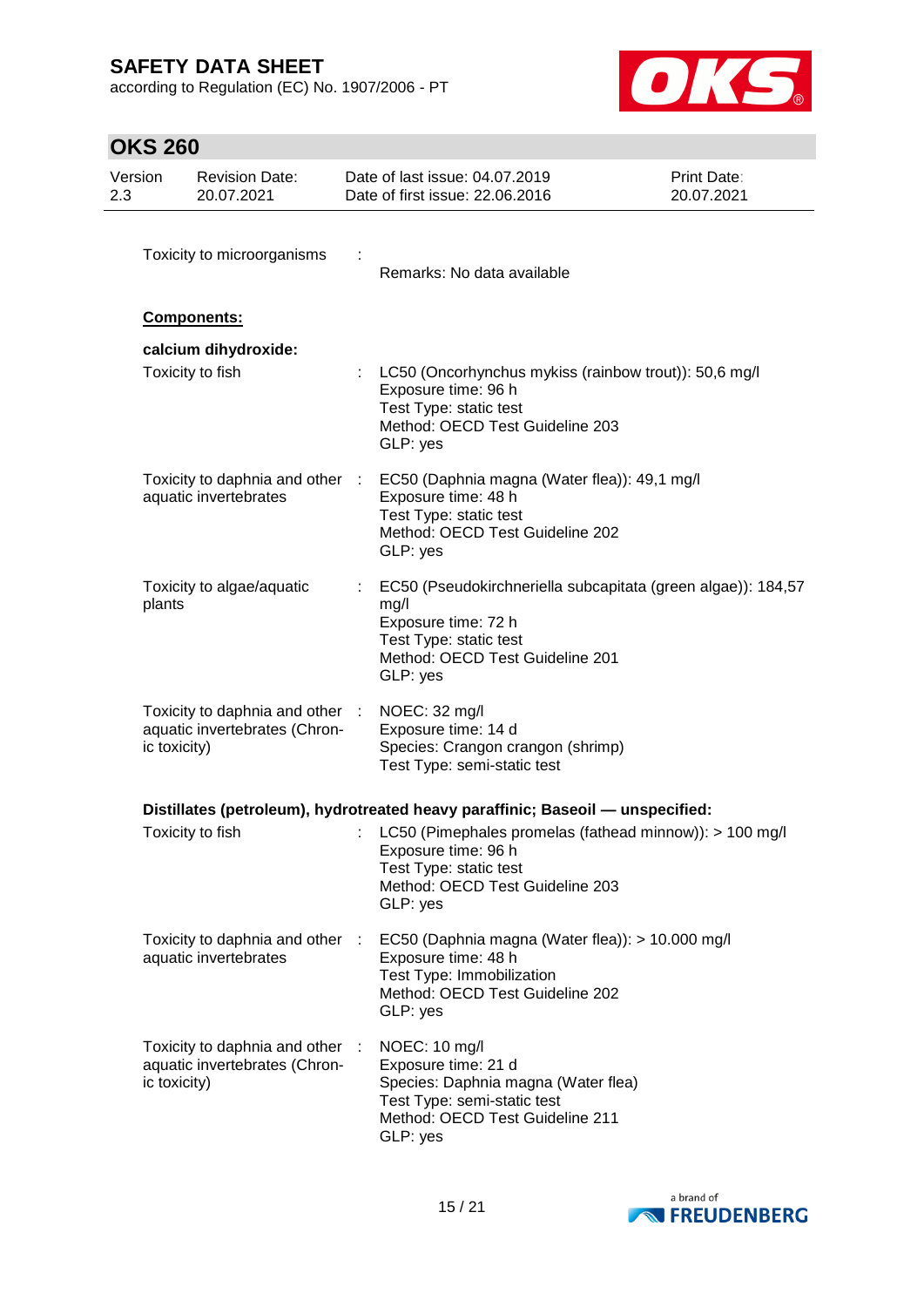according to Regulation (EC) No. 1907/2006 - PT



### **OKS 260**

| Version<br>2.3 |            | <b>Revision Date:</b><br>20.07.2021                | Date of last issue: 04.07.2019<br>Print Date:<br>Date of first issue: 22.06.2016<br>20.07.2021 |                                                                                                                                                                                                                         |            |
|----------------|------------|----------------------------------------------------|------------------------------------------------------------------------------------------------|-------------------------------------------------------------------------------------------------------------------------------------------------------------------------------------------------------------------------|------------|
|                |            | 12.2 Persistence and degradability                 |                                                                                                |                                                                                                                                                                                                                         |            |
|                | Product:   |                                                    |                                                                                                |                                                                                                                                                                                                                         |            |
|                |            | Biodegradability                                   |                                                                                                | Remarks: No data available                                                                                                                                                                                              |            |
|                | ity        |                                                    |                                                                                                | Physico-chemical removabil- : Remarks: No data available                                                                                                                                                                |            |
|                |            | Components:                                        |                                                                                                |                                                                                                                                                                                                                         |            |
|                |            | calcium dihydroxide:                               |                                                                                                |                                                                                                                                                                                                                         |            |
|                |            | Biodegradability                                   |                                                                                                | Remarks: The methods for determining the biological degra-<br>dability are not applicable to inorganic substances.                                                                                                      |            |
|                |            |                                                    |                                                                                                | Distillates (petroleum), hydrotreated heavy paraffinic; Baseoil - unspecified:                                                                                                                                          |            |
|                |            | Biodegradability                                   | ÷                                                                                              | Test Type: aerobic<br>Inoculum: activated sludge<br>Result: Not rapidly biodegradable<br>Biodegradation: 3 %<br>Exposure time: 28 d<br>Method: OECD Test Guideline 301B<br>GLP: yes                                     |            |
|                |            | 12.3 Bioaccumulative potential                     |                                                                                                |                                                                                                                                                                                                                         |            |
|                | Product:   |                                                    |                                                                                                |                                                                                                                                                                                                                         |            |
|                |            | <b>Bioaccumulation</b>                             |                                                                                                | Remarks: This mixture contains no substance considered to<br>be persistent, bioaccumulating and toxic (PBT).<br>This mixture contains no substance considered to be very<br>persistent and very bioaccumulating (vPvB). |            |
|                |            | <b>Components:</b>                                 |                                                                                                |                                                                                                                                                                                                                         |            |
|                |            |                                                    |                                                                                                | Distillates (petroleum), hydrotreated heavy paraffinic; Baseoil - unspecified:                                                                                                                                          |            |
|                |            | Partition coefficient: n-<br>octanol/water         | ÷                                                                                              | log Pow: > 2                                                                                                                                                                                                            |            |
|                |            | 12.4 Mobility in soil                              |                                                                                                |                                                                                                                                                                                                                         |            |
|                | Product:   |                                                    |                                                                                                |                                                                                                                                                                                                                         |            |
|                | Mobility   |                                                    |                                                                                                | Remarks: No data available                                                                                                                                                                                              |            |
|                |            | Distribution among environ-<br>mental compartments |                                                                                                | Remarks: No data available                                                                                                                                                                                              |            |
|                |            | 12.5 Results of PBT and vPvB assessment            |                                                                                                |                                                                                                                                                                                                                         |            |
|                | Product:   |                                                    |                                                                                                |                                                                                                                                                                                                                         |            |
|                | Assessment |                                                    |                                                                                                | This substance/mixture contains no components considered                                                                                                                                                                |            |
|                |            |                                                    |                                                                                                |                                                                                                                                                                                                                         | a hrand of |

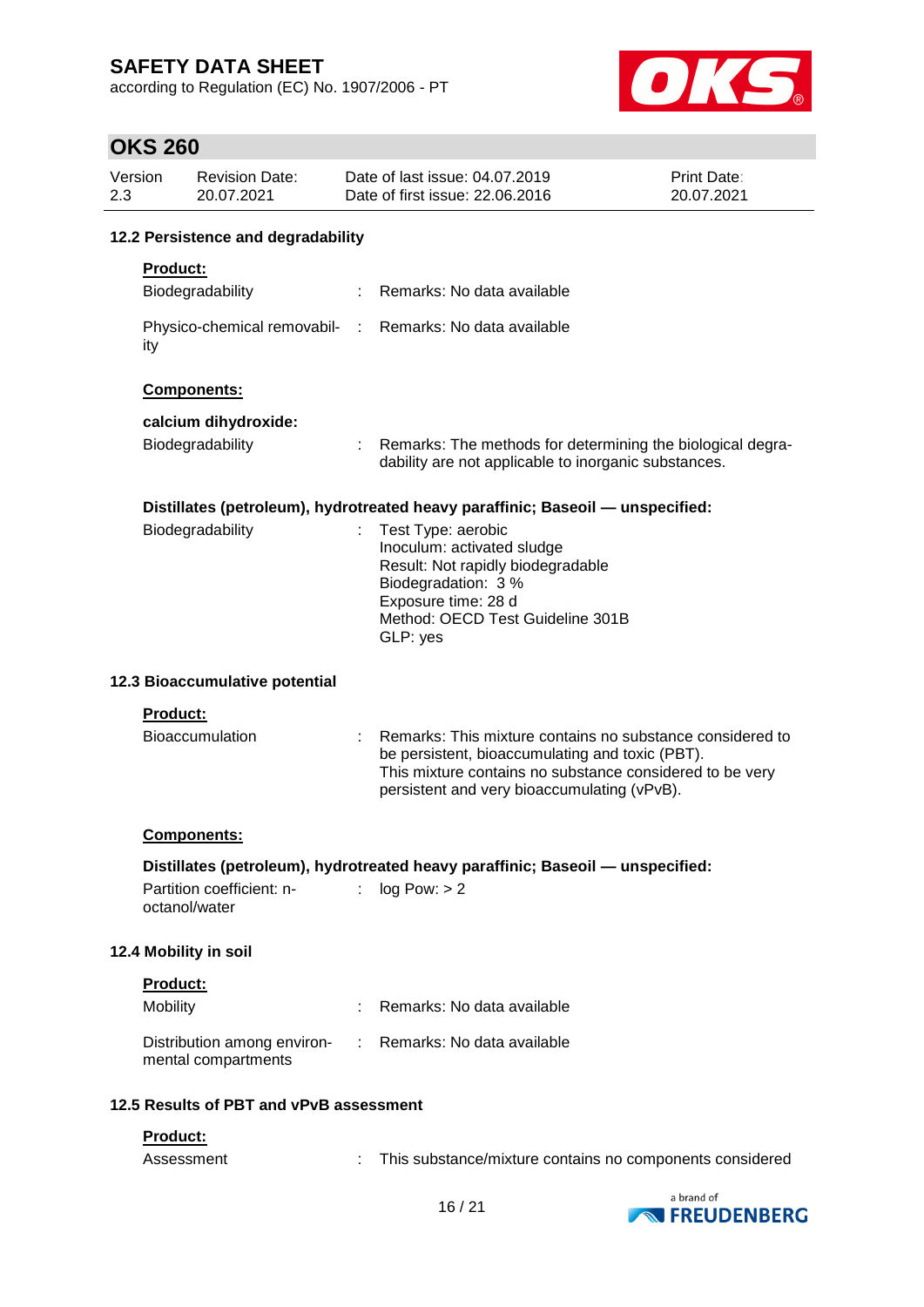according to Regulation (EC) No. 1907/2006 - PT



| <b>OKS 260</b>  |                                     |                                                                                                                                          |                                                                                                                                                                                                                                                                           |                                  |
|-----------------|-------------------------------------|------------------------------------------------------------------------------------------------------------------------------------------|---------------------------------------------------------------------------------------------------------------------------------------------------------------------------------------------------------------------------------------------------------------------------|----------------------------------|
| Version<br>2.3  | <b>Revision Date:</b><br>20.07.2021 |                                                                                                                                          | Date of last issue: 04.07.2019<br>Date of first issue: 22.06.2016                                                                                                                                                                                                         | <b>Print Date:</b><br>20.07.2021 |
|                 |                                     |                                                                                                                                          | to be either persistent, bioaccumulative and toxic (PBT), or<br>very persistent and very bioaccumulative (vPvB) at levels of<br>0.1% or higher                                                                                                                            |                                  |
|                 | <b>Components:</b>                  |                                                                                                                                          |                                                                                                                                                                                                                                                                           |                                  |
|                 | Assessment                          | Distillates (petroleum), hydrotreated heavy paraffinic; Baseoil - unspecified:<br>Non-classified vPvB substance. Non-classified PBT sub- |                                                                                                                                                                                                                                                                           |                                  |
|                 |                                     |                                                                                                                                          | stance.                                                                                                                                                                                                                                                                   |                                  |
|                 | 12.6 Other adverse effects          |                                                                                                                                          |                                                                                                                                                                                                                                                                           |                                  |
| <b>Product:</b> |                                     |                                                                                                                                          |                                                                                                                                                                                                                                                                           |                                  |
| tial            | Endocrine disrupting poten-         | ÷                                                                                                                                        | The substance/mixture does not contain components consid-<br>ered to have endocrine disrupting properties according to<br>REACH Article 57(f) or Commission Delegated regulation<br>(EU) 2017/2100 or Commission Regulation (EU) 2018/605 at<br>levels of 0.1% or higher. |                                  |
| mation          | Additional ecological infor-        |                                                                                                                                          | Harmful to aquatic life with long lasting effects.                                                                                                                                                                                                                        |                                  |

### **SECTION 13: Disposal considerations**

| 13.1 Waste treatment methods |                                                                                                                                                                                                                    |
|------------------------------|--------------------------------------------------------------------------------------------------------------------------------------------------------------------------------------------------------------------|
| Product                      | The product should not be allowed to enter drains, water<br>courses or the soil.<br>Do not dispose of with domestic refuse.<br>Dispose of as hazardous waste in compliance with local and<br>national regulations. |
|                              | Waste codes should be assigned by the user based on the<br>application for which the product was used.                                                                                                             |
| Contaminated packaging       | Packaging that is not properly emptied must be disposed of as<br>the unused product.<br>Dispose of waste product or used containers according to<br>local regulations.                                             |
|                              | The following Waste Codes are only suggestions:                                                                                                                                                                    |
| Waste Code                   | used product, unused product<br>12 01 12*, spent waxes and fats                                                                                                                                                    |
|                              | uncleaned packagings<br>15 01 10, packaging containing residues of or contaminated<br>by hazardous substances                                                                                                      |

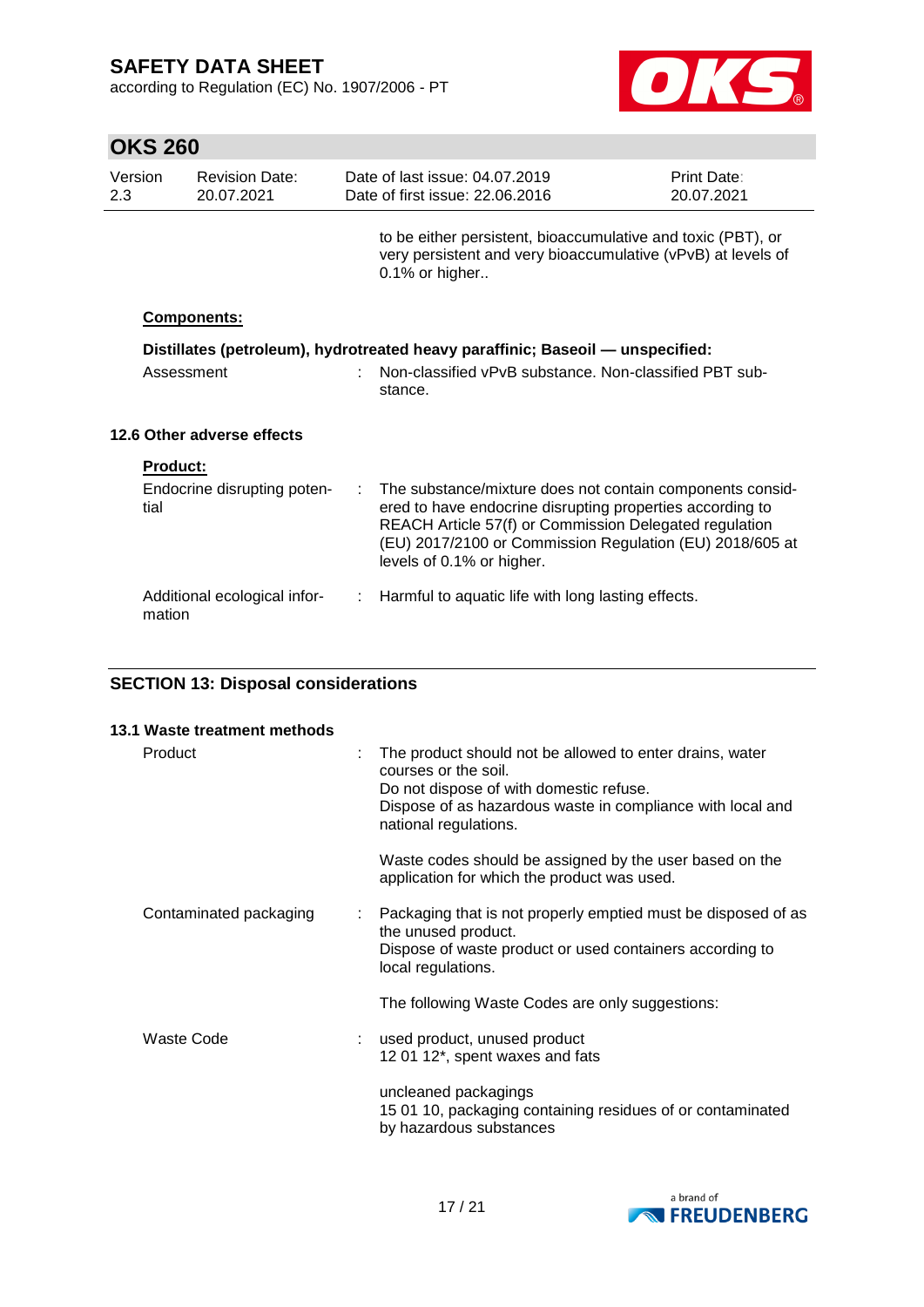according to Regulation (EC) No. 1907/2006 - PT



# **OKS 260**

| Version | <b>Revision Date:</b> | Date of last issue: 04.07.2019  | <b>Print Date:</b> |
|---------|-----------------------|---------------------------------|--------------------|
| 2.3     | 20.07.2021            | Date of first issue: 22,06,2016 | 20.07.2021         |

### **SECTION 14: Transport information**

### **14.1 UN number**

| ADR                                                 |   | Not regulated as a dangerous good                                      |
|-----------------------------------------------------|---|------------------------------------------------------------------------|
| <b>RID</b>                                          |   | Not regulated as a dangerous good                                      |
| <b>IMDG</b>                                         |   | Not regulated as a dangerous good                                      |
| <b>IATA</b>                                         |   | Not regulated as a dangerous good                                      |
| 14.2 UN proper shipping name                        |   |                                                                        |
| <b>ADR</b>                                          | ÷ | Not regulated as a dangerous good                                      |
| <b>RID</b>                                          |   | Not regulated as a dangerous good                                      |
| <b>IMDG</b>                                         |   | Not regulated as a dangerous good                                      |
| <b>IATA</b>                                         |   | Not regulated as a dangerous good                                      |
| 14.3 Transport hazard class(es)                     |   |                                                                        |
| <b>ADR</b>                                          | ÷ | Not regulated as a dangerous good                                      |
| <b>RID</b>                                          |   | Not regulated as a dangerous good                                      |
| <b>IMDG</b>                                         |   | Not regulated as a dangerous good                                      |
| <b>IATA</b>                                         |   | Not regulated as a dangerous good                                      |
| 14.4 Packing group                                  |   |                                                                        |
| <b>ADR</b>                                          |   | Not regulated as a dangerous good                                      |
| <b>RID</b>                                          |   | Not regulated as a dangerous good                                      |
| <b>IMDG</b>                                         |   | Not regulated as a dangerous good                                      |
| <b>IATA (Cargo)</b>                                 |   | Not regulated as a dangerous good                                      |
| <b>IATA (Passenger)</b>                             |   | Not regulated as a dangerous good                                      |
| <b>14.5 Environmental hazards</b>                   |   |                                                                        |
| <b>ADR</b>                                          |   | Not regulated as a dangerous good                                      |
| <b>RID</b>                                          |   | Not regulated as a dangerous good                                      |
| <b>IMDG</b>                                         |   | Not regulated as a dangerous good                                      |
| <b>IATA (Passenger)</b>                             |   | Not regulated as a dangerous good                                      |
| <b>IATA (Cargo)</b>                                 |   | Not regulated as a dangerous good                                      |
| 14.6 Special precautions for user<br>Not applicable |   |                                                                        |
|                                                     |   | 14.7 Transport in bulk according to Annox II of Marpel and the IRC Ced |

#### **14.7 Transport in bulk according to Annex II of Marpol and the IBC Code** Remarks : Not applicable for product as supplied.

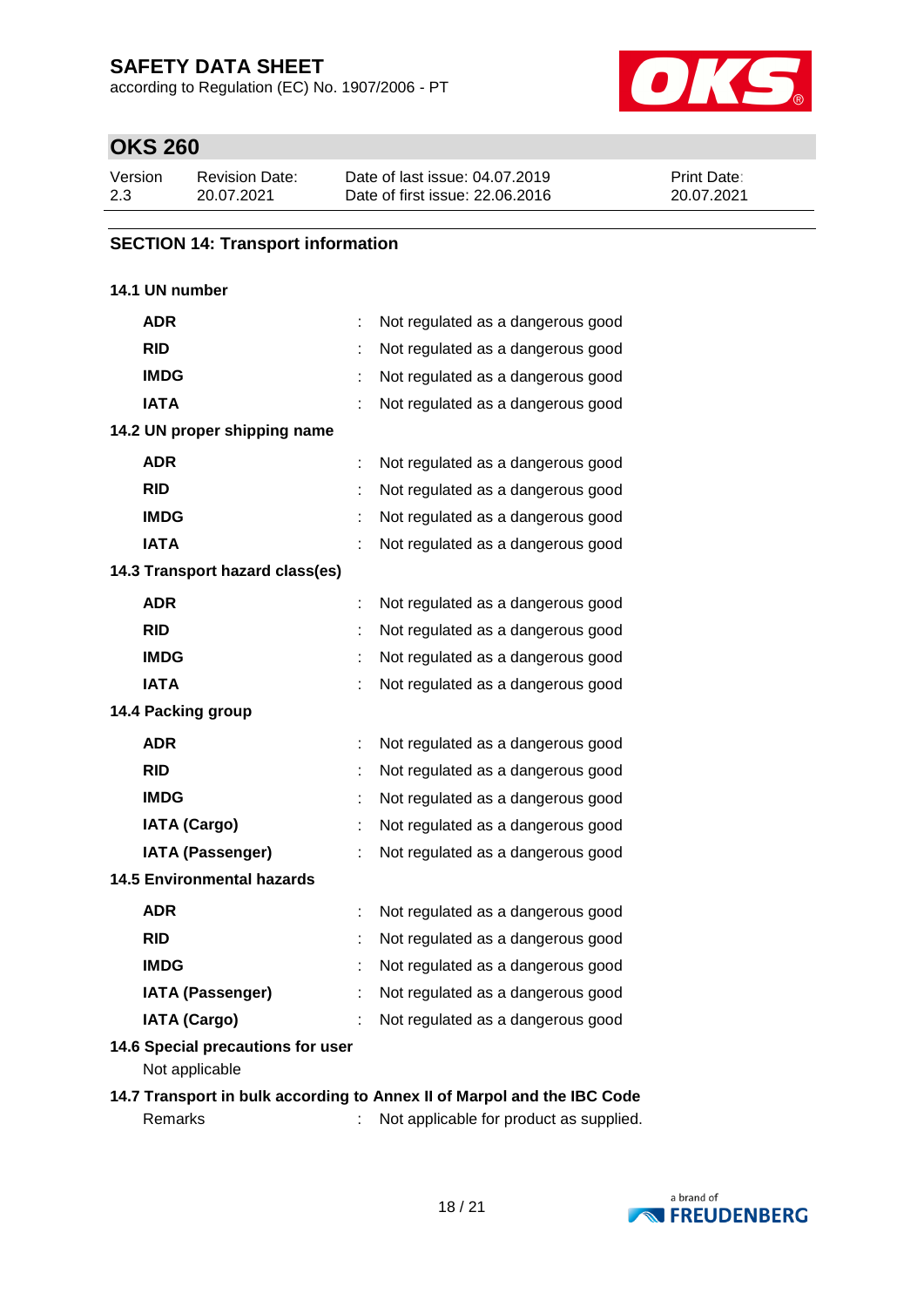according to Regulation (EC) No. 1907/2006 - PT



### **OKS 260**

| Version | Revision Date: | Date of last issue: 04.07.2019  | <b>Print Date:</b> |
|---------|----------------|---------------------------------|--------------------|
| 2.3     | 20.07.2021     | Date of first issue: 22,06,2016 | 20.07.2021         |

### **SECTION 15: Regulatory information**

#### **15.1 Safety, health and environmental regulations/legislation specific for the substance or mixture**

| REACH - Candidate List of Substances of Very High<br>Concern for Authorisation (Article 59).                                                         |    | : This product does not contain sub-<br>stances of very high concern (Regu-<br>lation (EC) No 1907/2006 (REACH),<br>Article 57). |
|------------------------------------------------------------------------------------------------------------------------------------------------------|----|----------------------------------------------------------------------------------------------------------------------------------|
| REACH - List of substances subject to authorisation<br>(Annex XIV)                                                                                   |    | Not applicable                                                                                                                   |
| Regulation (EC) No 1005/2009 on substances that de-<br>plete the ozone layer                                                                         | ÷. | Not applicable                                                                                                                   |
| Regulation (EU) 2019/1021 on persistent organic pollu-<br>tants (recast)                                                                             | ÷. | Not applicable                                                                                                                   |
| Regulation (EC) No 649/2012 of the European Parlia-<br>ment and the Council concerning the export and import<br>of dangerous chemicals               | ÷. | Not applicable                                                                                                                   |
| REACH - Restrictions on the manufacture, placing on<br>the market and use of certain dangerous substances,<br>preparations and articles (Annex XVII) |    | Not applicable                                                                                                                   |

Seveso III: Directive 2012/18/EU of the European Parliament and of the Council on the control of major-accident hazards involving dangerous substances. Not applicable

| Volatile organic compounds | : Directive 2010/75/EU of 24 November 2010 on industrial |
|----------------------------|----------------------------------------------------------|
|                            | emissions (integrated pollution prevention and control)  |
|                            | Not applicable                                           |

### **15.2 Chemical safety assessment**

This information is not available.

### **SECTION 16: Other information**

### **Full text of H-Statements**

| H304             | : May be fatal if swallowed and enters airways. |
|------------------|-------------------------------------------------|
| H <sub>315</sub> | : Causes skin irritation.                       |
| H318             | : Causes serious eye damage.                    |
| H335             | : May cause respiratory irritation.             |

#### **Full text of other abbreviations**

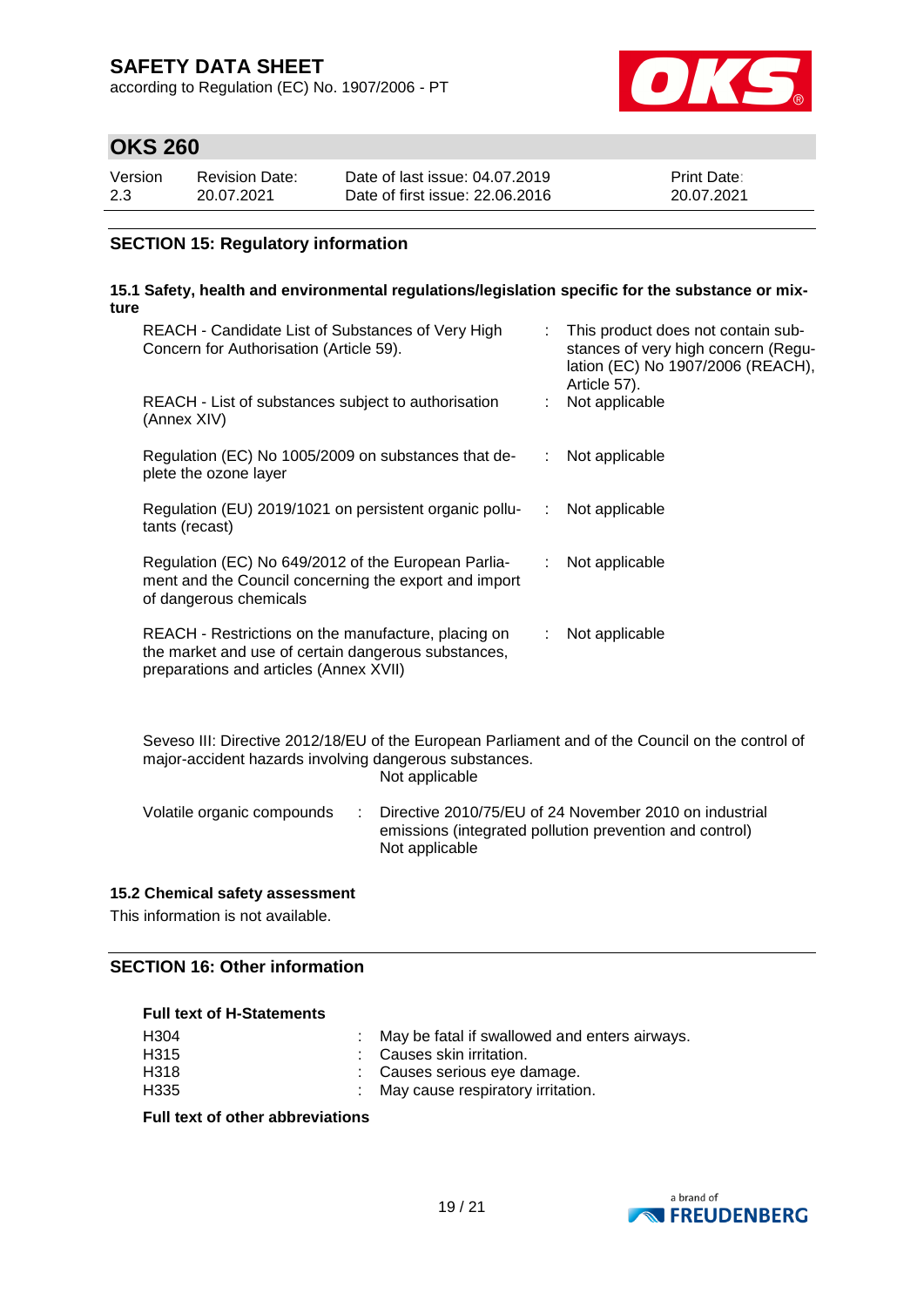according to Regulation (EC) No. 1907/2006 - PT



### **OKS 260**

| Version<br>2.3                            | <b>Revision Date:</b><br>20.07.2021 |  | Date of last issue: 04.07.2019<br>Date of first issue: 22.06.2016                                                                                                                                                                                                                                                                                                                                                                                               | Print Date:<br>20.07.2021 |  |
|-------------------------------------------|-------------------------------------|--|-----------------------------------------------------------------------------------------------------------------------------------------------------------------------------------------------------------------------------------------------------------------------------------------------------------------------------------------------------------------------------------------------------------------------------------------------------------------|---------------------------|--|
|                                           |                                     |  |                                                                                                                                                                                                                                                                                                                                                                                                                                                                 |                           |  |
| Note L                                    |                                     |  | The classification as a carcinogen need not apply if it can be<br>shown that the substance contains less than 3 % DMSO ex-<br>tract as measured by IP 346 "Determination of polycyclic aro-<br>matics in unused lubricating base oils and asphaltene free<br>petroleum fractions - Dimethyl sulphoxide extraction refractive<br>index method", Institute of Petroleum, London. This note ap-<br>plies only to certain complex oil-derived substances in Part 3. |                           |  |
| 2017/164/EU                               |                                     |  | Europe. Commission Directive 2017/164/EU establishing a<br>fourth list of indicative occupational exposure limit values                                                                                                                                                                                                                                                                                                                                         |                           |  |
| PT DL 305/2007                            |                                     |  | Portugal. Indicative Occupational Exposure Limits                                                                                                                                                                                                                                                                                                                                                                                                               |                           |  |
| PT OEL                                    |                                     |  | Portugal. Security and Health at the Workplace - Occupational<br>exposure limits of chemical agents<br>Short term exposure limit<br>Limit Value - eight hours<br>8 Hour limit value                                                                                                                                                                                                                                                                             |                           |  |
| 2017/164/EU / STEL                        |                                     |  |                                                                                                                                                                                                                                                                                                                                                                                                                                                                 |                           |  |
| 2017/164/EU / TWA<br>PT DL 305/2007 / TWA |                                     |  |                                                                                                                                                                                                                                                                                                                                                                                                                                                                 |                           |  |
| PT DL 305/2007 / STEL                     |                                     |  | Short term limit value<br>Time Weighted Average                                                                                                                                                                                                                                                                                                                                                                                                                 |                           |  |
| PT OEL / VLE-MP                           |                                     |  |                                                                                                                                                                                                                                                                                                                                                                                                                                                                 |                           |  |

ADN - European Agreement concerning the International Carriage of Dangerous Goods by Inland Waterways; ADR - European Agreement concerning the International Carriage of Dangerous Goods by Road; AIIC - Australian Inventory of Industrial Chemicals; ASTM - American Society for the Testing of Materials; bw - Body weight; CLP - Classification Labelling Packaging Regulation; Regulation (EC) No 1272/2008; CMR - Carcinogen, Mutagen or Reproductive Toxicant; DIN - Standard of the German Institute for Standardisation; DSL - Domestic Substances List (Canada); ECHA - European Chemicals Agency; EC-Number - European Community number; ECx - Concentration associated with x% response; ELx - Loading rate associated with x% response; EmS - Emergency Schedule; ENCS - Existing and New Chemical Substances (Japan); ErCx - Concentration associated with x% growth rate response; GHS - Globally Harmonized System; GLP - Good Laboratory Practice; IARC - International Agency for Research on Cancer; IATA - International Air Transport Association; IBC - International Code for the Construction and Equipment of Ships carrying Dangerous Chemicals in Bulk; IC50 - Half maximal inhibitory concentration; ICAO - International Civil Aviation Organization; IECSC - Inventory of Existing Chemical Substances in China; IMDG - International Maritime Dangerous Goods; IMO - International Maritime Organization; ISHL - Industrial Safety and Health Law (Japan); ISO - International Organisation for Standardization; KECI - Korea Existing Chemicals Inventory; LC50 - Lethal Concentration to 50 % of a test population; LD50 - Lethal Dose to 50% of a test population (Median Lethal Dose); MARPOL - International Convention for the Prevention of Pollution from Ships; n.o.s. - Not Otherwise Specified; NO(A)EC - No Observed (Adverse) Effect Concentration; NO(A)EL - No Observed (Adverse) Effect Level; NOELR - No Observable Effect Loading Rate; NZIoC - New Zealand Inventory of Chemicals; OECD - Organization for Economic Co-operation and Development; OPPTS - Office of Chemical Safety and Pollution Prevention; PBT - Persistent, Bioaccumulative and Toxic substance; PICCS - Philippines Inventory of Chemicals and Chemical Substances; (Q)SAR - (Quantitative) Structure Activity Relationship; REACH - Regulation (EC) No 1907/2006 of the European Parliament and of the Council concerning the Registration, Evaluation, Authorisation and Restriction of Chemicals; RID - Regulations concerning the International Carriage of Dangerous Goods by Rail; SADT - Self-Accelerating Decomposition Temperature; SDS - Safety Data Sheet; SVHC - Substance of Very High Concern; TCSI - Taiwan Chemical Substance Inventory; TRGS - Technical Rule for Hazardous Substances; TSCA - Toxic Substances Control Act (United States); UN - United Nations; vPvB - Very Persistent and Very Bioaccumulative

#### **Further information**